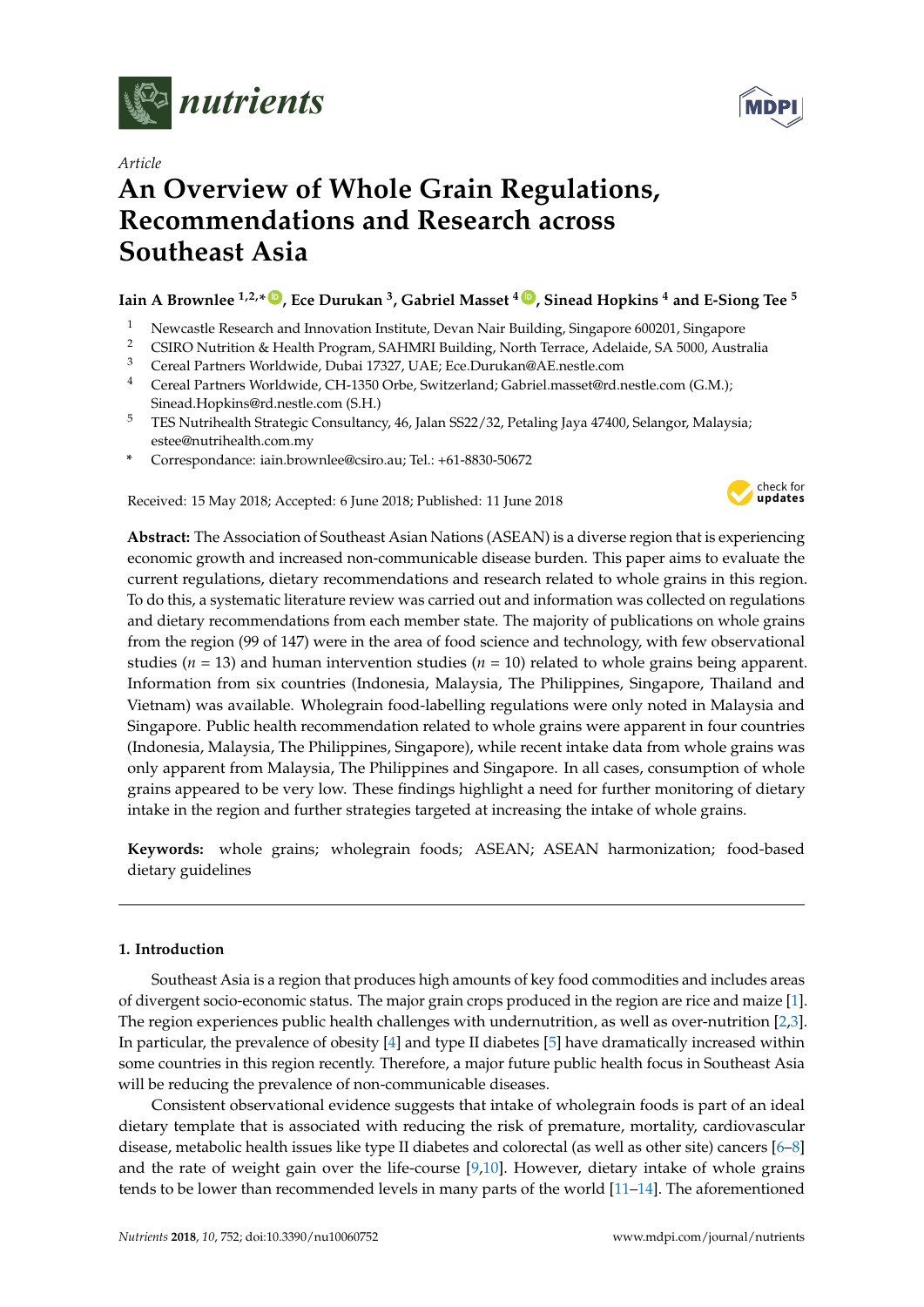evidence base on whole grain intake and non-communicable disease risk has largely been dominated by studies carried out in Europe and North America, although it appears that studies from other regions of the world are also starting to add to a global body of evidence  $[15]$ . The burden of non-communicable diseases is enormous worldwide. In comparison to worldwide trends, the estimated rate of disability-adjusted life years lost linked to low whole grain intake in Southeast Asia, East Asia and Oceania appears to be increasing rapidly (over 3 million additional years lost between 2005 and 2016) [16], yet country-specific, objective intake data in Southeast Asia are limited.

The Association of Southeast Asian Nations (ASEAN) consists of ten member states (Brunei Darussalam, Cambodia, Indonesia, Lao People's Democratic Republic, Malaysia, Myanmar, The Philippines, Singapore, Thailand and Vietnam) and is currently moving towards becoming a free trade region [\[17\]](#page-12-10) and has strong economic ties with China [\[18\]](#page-12-11). This will likely affect all intra-ASEAN and external trade in the forthcoming years. Food-related regulations between countries are likely to impact on the future of food provision in the region and, in the case of whole grains, could impact on public health. The regulations and health-related recommendations pertaining to whole grains/wholegrain foods and the current patterns of their consumption across Southeast Asia have not, to the authors' knowledge, previously been considered in detail. Therefore, the purpose of this paper was to provide an analysis of the current state of play of regulations, dietary recommendations and research related to whole grains in/across ASEAN countries. In order to achieve this, a systematic literature search was carried out and information was collected on health claims and regulations from each member state via survey.  $\alpha$  and  $\alpha$   $\beta$  and the strong economic the WHI Cama  $\beta$ . The WHI fixery drive and benefit relations on the grains information was concerted on health change and regulations. literature search was carried out and information was collected on health claims and regulations from

#### **2. Methods** each member state via survey.

# 2.1. Literature Search

An exhaustive literature search was carried out by a single researcher (IAB) using the Scopus® *2.1. Literature Search*  database using search terms specific to each ASEAN nationality and country (e.g., "Thai" and "Thailand" or Singapor\*) and a wide range of whole grain-related terms (e.g., "whole grain", "wholegrain", "brown rice", "red rice", "wholemeal", "whole wheat", "barley" and "oats"). See Table S1 for a full list of search terms. Included articles were broadly categorised into one of four major areas of food and nutrition-related research (food production (by agriculture or other means), food science and technology, consumer sciences, and nutrition). Articles that involved grain, participants or research institutes from ASEAN were included within the final results. A summary of the literature review is included in Figure [1.](#page-1-0) The search was carried out on the week of the 22 November 2017. November 2017. participants or research institutes from ASEAN were included within the final results. A summary

<span id="page-1-0"></span>

**Figure 1.** Overview of the literature search approach. **Figure 1.** Overview of the literature search approach.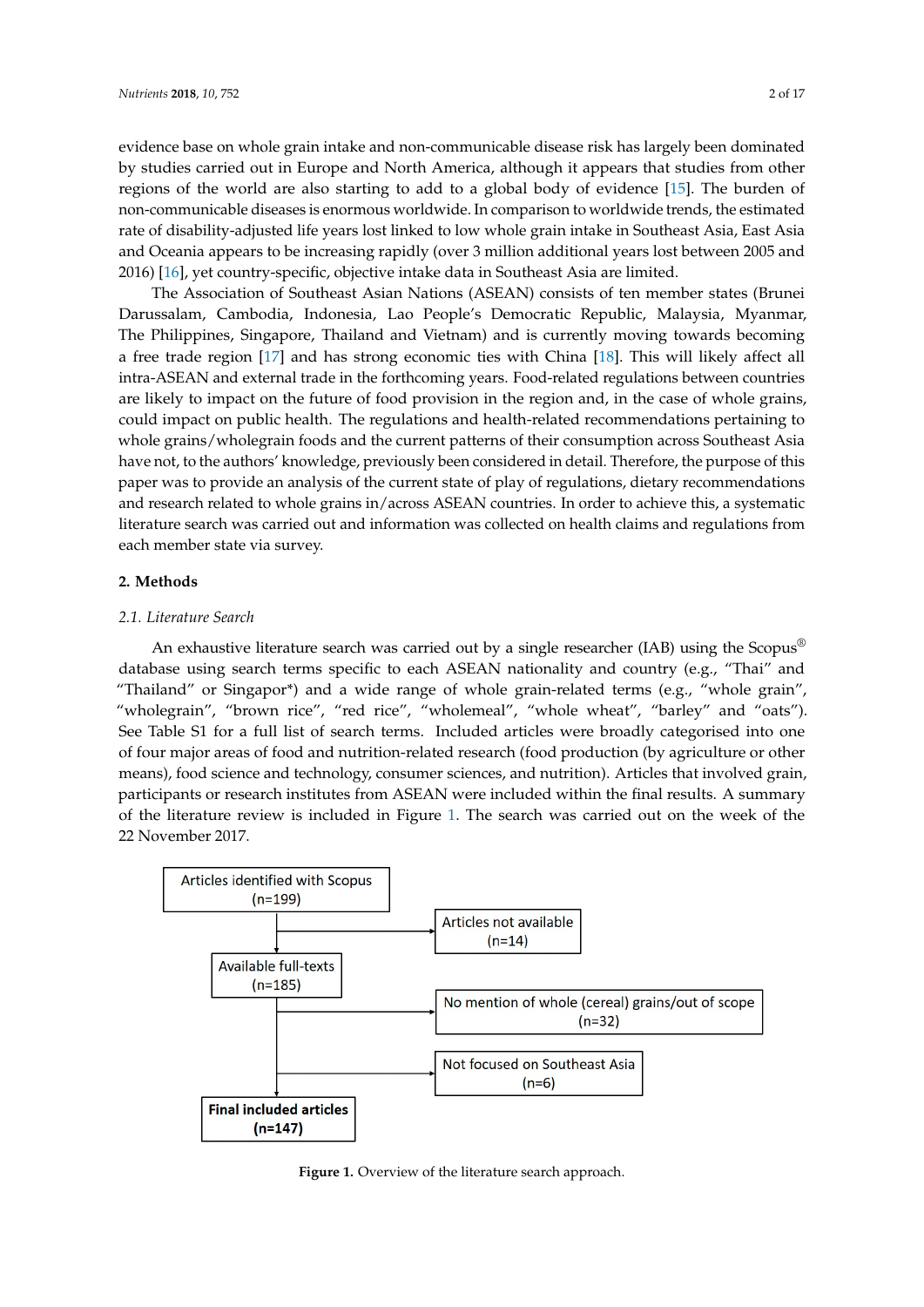#### *2.2. Collection of Data on Whole Grain Regulations and Recommendations*

A 21-question template (see headings on Tables 2–5) was developed in order to collect information on whole grain dietary recommendations, regulations and wholegrain food consumption and was completed with support from in-country nutritionists (by email) within the authors' network who had a strong background in whole grains. Qualitative and categorical information was subsequently anonymized and collated by one researcher (IAB). The authors checked the information provided wherever possible. Information was collected between the 17 October 2017 and the 1 March 2018.

#### **3. Results**

#### *3.1. Literature Review*

There were a total of 147 studies noted that met the inclusion criteria (see Figure [1\)](#page-1-0). A full list of these studies is available in Table S1. As highlighted in Table [1,](#page-2-0) the majority of these studies were in the area of food science and technology ( $n = 99$ ), with a large number of these studies relating to food science. In particular, a number of these previous studies have focused on the nutrient or phytochemical content of whole grains (*n* = 43 in both cases) with a reasonable number of studies also evaluating safety aspects of whole grains (*n* = 9), particularly in relation to mycological safety assessment (*n* = 6). Thailand (*n* = 80) and Malaysia (*n* = 33) were the countries with the highest number of research articles on whole grains. Only one article (which included data from multiple countries) related to whole grains in Lao People's Democratic Republic [\[19\]](#page-12-12), while there were no articles that related to whole grains and Brunei Darussalam or Myanmar.

**Table 1.** Summary of literature search results on whole grains in Southeast Asia.

<span id="page-2-0"></span>

| Country            | Nutrition | <b>Consumer Studies</b> | <b>Food Science and Technology</b> | <b>Food Production</b> | Total  |
|--------------------|-----------|-------------------------|------------------------------------|------------------------|--------|
| Brunei Darussalam  |           |                         |                                    |                        |        |
| Cambodia           |           |                         |                                    |                        |        |
| Indonesia          |           |                         |                                    |                        | 16     |
| <b>LPDR</b>        |           |                         |                                    |                        |        |
| Malaysia           |           |                         | 18                                 |                        | 29     |
| Myanmar            |           |                         |                                    |                        |        |
| The Philippines    |           |                         |                                    |                        | 14     |
| Singapore          |           |                         |                                    |                        |        |
| Thailand           |           |                         | 60                                 |                        | 82     |
| Vietnam            |           |                         |                                    |                        |        |
| Multiple countries |           |                         |                                    |                        |        |
| Total              | 33        |                         | 99                                 |                        | $163*$ |

\* Note some of the 147 studies relate to multiple headings and/or multiple countries. LPDR = Lao People's Democratic Republic.

Animal or in vitro experimental studies, population-based observational studies and acute or long-term human intervention studies were all included under the umbrella term of "nutrition" research. Of the included 33 studies in this area, there was a reasonably even split across human intervention studies, observational studies and experimental studies (*n* = 10, 13 and 10 respectively). Three of the included observational studies were based on the dietary habit of Southeast Asian migrants who were currently residing in the US [\[20](#page-12-13)[–22\]](#page-12-14). A number of these studies had assessed wholegrain intake in specific populations groups, such as diabetes patients [\[23\]](#page-12-15) and cancer patients [\[24,](#page-13-0)[25\]](#page-13-1), smokers [\[26\]](#page-13-2), Singaporeans of Chinese ethnic origin [\[27\]](#page-13-3), pregnant women [\[28\]](#page-13-4) and fast food consumers [\[29\]](#page-13-5). One study evaluated the broad dietary patterns of Thai adults but did not present specific data on wholegrain food consumption [\[30\]](#page-13-6). The remaining two observational studies [\[31](#page-13-7)[,32\]](#page-13-8) were representative of dietary intake at a national level (in children) [\[31,](#page-13-7)[32\]](#page-13-8) and were also highlighted within the information collection whole grain recommendations, regulations and consumption from member states (see below).

Half of the consumer studies found in the literature search related to sensory analysis of whole grains or products [\[33](#page-13-9)[–35\]](#page-13-10) containing whole grains [\[36,](#page-13-11)[37\]](#page-13-12), while other studies had evaluated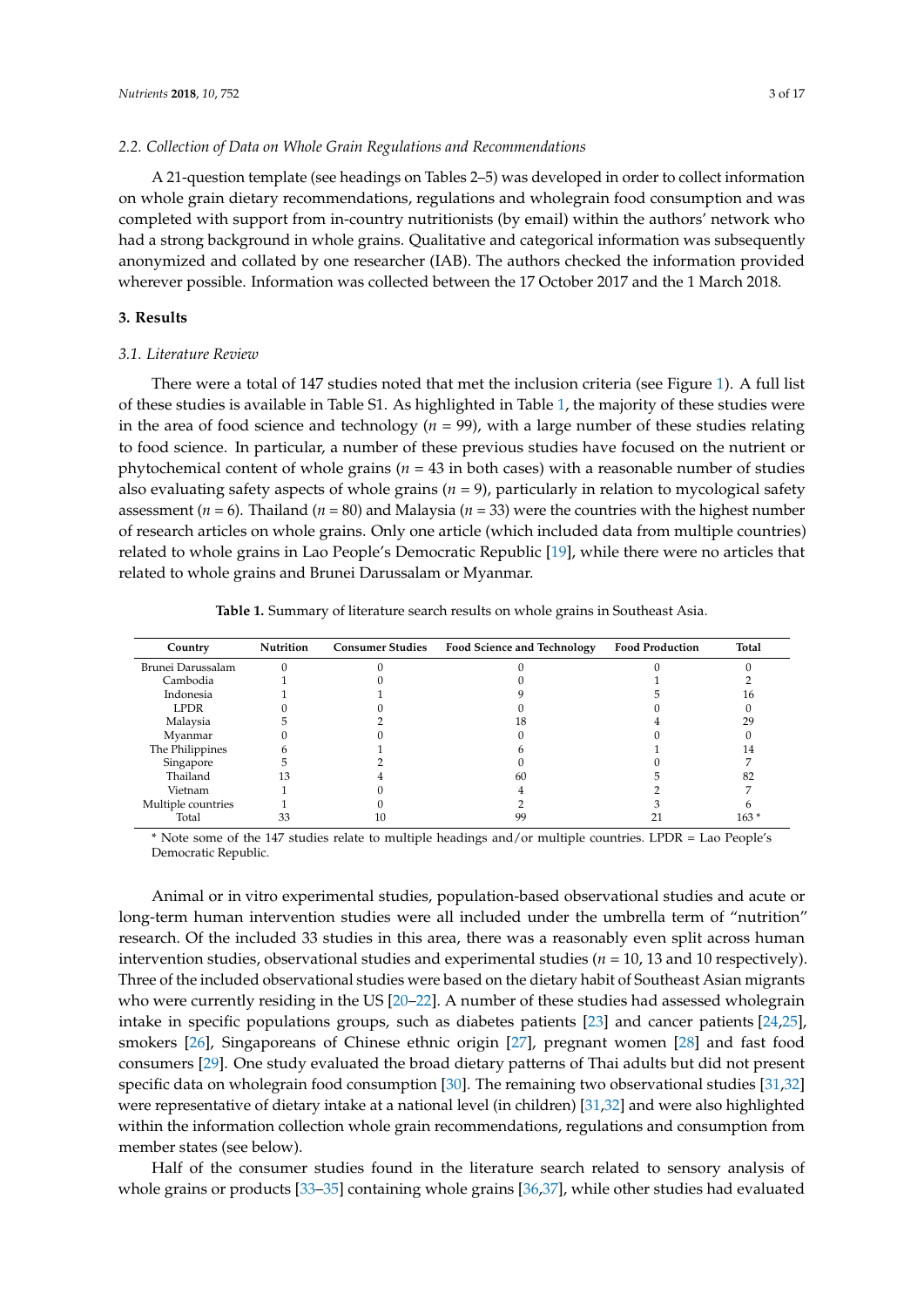consumers' attitudes, acceptance and knowledge of wholegrain foods [\[38](#page-13-13)[–41\]](#page-13-14). The final study had presented an overview of public health strategies aimed at increasing consumption of whole grains in children [\[42\]](#page-13-15).

Most of the human intervention studies were acute in nature, with 5 studies related to assessment of postprandial glycaemic response [\[37](#page-13-12)[,43](#page-14-0)[–46\]](#page-14-1), one on satiety [\[47\]](#page-14-2) and two on iron absorption from single meals containing whole grains [\[48](#page-14-3)[,49\]](#page-14-4). Two of these studies did not draw comparisons between the acute physiological impacts of rice consumption to non-whole grain comparators [\[37](#page-13-12)[,49\]](#page-14-4). Only one of the five studies that compared glycaemic response of wholegrain foods to refined grain comparators studies suggested that whole grains blunted the postprandial glucose response [\[49\]](#page-14-4). One study [\[43\]](#page-14-0) focused on (commercially-available, whole, multi-grain and refined grain) breads while the others compared whole and refined rice.

Two of the intervention studies were longer-term randomised, controlled trials that suggested a benefit of consuming whole grains to markers of health versus refined grain comparators. In one of these, a 4-week intervention where white rice was replaced for oats resulted in significant reductions in total and LDL cholesterol in hyperlipidaemic Thai adults [\[50\]](#page-14-5). In the other, pre-germinated brown rice significantly improved anthropometric measures and lipidaemic and glycaemic markers in Vietnamese women with impaired glycaemic control [\[51\]](#page-14-6).

#### *3.2. Data on Whole Grain Recommendations, Regulations and Consumption*

Of the ten ASEAN member states, responses were received from six in-country nutritionists (from Indonesia, Malaysia, The Philippines, Singapore, Thailand and Vietnam) after follow-up. These findings are outlined below in Tables [2](#page-4-0)[–5.](#page-8-0) The authors could not find any information to support the presence of recommendations, regulations or intake data related to whole grains from the four non-respondent countries (Brunei Darussalam, Cambodia, Lao People's Democratic Republic and Myanmar). Table [2](#page-4-0) highlights that four countries in the region included suggestions for whole grain intake within their food-based public health guidelines. In Indonesia, the Nutrition Balance Guidelines note that "whole grains such as corn, red rice, black sticky rice . . . are high in fibre". In the Malaysian Dietary Guidelines 2010, Key message 4 implicitly states that whole grains are the preferred type of starchy food that should be consumed among "rice, other cereal products and tubers". The "Pinggang Pinoy" (which translates to "Healthy Food Plate for Filipino Adults) emphasizes that whole grains are the preferred food group amongst energy-providing food items. In Singapore, the category of "Rice and Alternatives" has recently been updated to "Whole Grains and Alternatives" in a bid to underline the importance of wholegrain food intake. The latter three countries provide additional detail within the national food-based dietary guidelines on mounts of whole grains to consume and to explain their association with positive health outcomes, particularly reduced risk of cardiovascular disease. The public health agencies of 2 countries (The Philippines and Singapore) appeared to have educational or engagement materials aimed at increasing intake of whole grains at a national level.

In comparison to public health agencies, other in-country professional bodies tended to be less frequently involved in making suggestions for whole grain intake (see Table [3\)](#page-4-1). The only countries that there was evidence of this occurring were Malaysia and Singapore, where recommendations (from the Nutrition Society of Malaysia and Singapore Nutrition and Dietetic Association respectively) had been drafted in partnership with or with clear reference to the national public health agencies.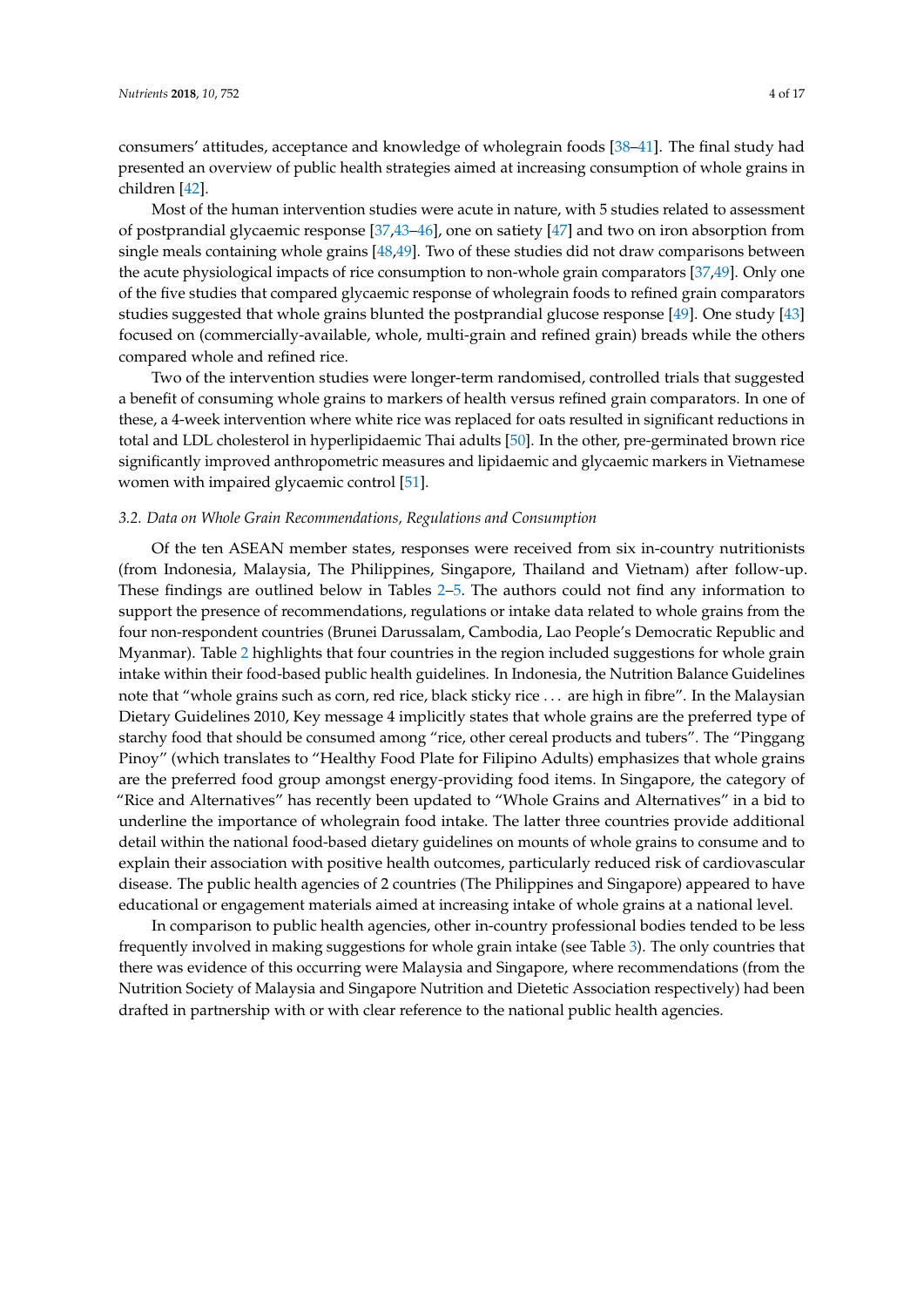|                 | Ouestions                                                                                                                                                   |                                                                                                                                                         |                                                                                                                                  |                                                                                                                                                       |                                                                                                                                                |  |
|-----------------|-------------------------------------------------------------------------------------------------------------------------------------------------------------|---------------------------------------------------------------------------------------------------------------------------------------------------------|----------------------------------------------------------------------------------------------------------------------------------|-------------------------------------------------------------------------------------------------------------------------------------------------------|------------------------------------------------------------------------------------------------------------------------------------------------|--|
| Country         | Are There Country-Specific,<br><b>Food-Based Whole Grain</b><br><b>Recommendations from Public</b><br><b>Health Agencies</b><br>(e.g., Ministry of Health)? | Are There Suggestions for<br><b>Wholegrain Food Portion Size or</b><br><b>Amounts of Whole Grains in</b><br><b>These Food-Based</b><br>Recommendations? | Has the Public Health Agency<br><b>Suggested (Scientific or Other)</b><br><b>Rationale for Increasing Whole</b><br>Grain Intake? | Do the Above Recommendations<br><b>Suggest One or More</b><br>scientific/Other Rationale is<br><b>Suggested for Increasing Whole</b><br>Grain Intake? | Are the Public Health Agencies<br><b>Using Specific Tools, Educational</b><br>Materials or Other Approaches to<br>Increase Whole Grain Intake? |  |
| Brunei          |                                                                                                                                                             |                                                                                                                                                         |                                                                                                                                  |                                                                                                                                                       |                                                                                                                                                |  |
| Cambodia        |                                                                                                                                                             |                                                                                                                                                         |                                                                                                                                  |                                                                                                                                                       |                                                                                                                                                |  |
| Indonesia       | Y[52]                                                                                                                                                       | N                                                                                                                                                       | N                                                                                                                                | N                                                                                                                                                     | N                                                                                                                                              |  |
| <b>LPDR</b>     |                                                                                                                                                             |                                                                                                                                                         |                                                                                                                                  |                                                                                                                                                       |                                                                                                                                                |  |
| Malaysia        | Y[53]                                                                                                                                                       | $Y$ [53]                                                                                                                                                | Y[53]                                                                                                                            | Y[53]                                                                                                                                                 | N                                                                                                                                              |  |
| Myanmar         |                                                                                                                                                             |                                                                                                                                                         |                                                                                                                                  |                                                                                                                                                       |                                                                                                                                                |  |
| The Philippines | Y [54]                                                                                                                                                      | Y [54]                                                                                                                                                  | Y[54]                                                                                                                            | N                                                                                                                                                     | Y[53]                                                                                                                                          |  |
| Singapore       | Y[55]                                                                                                                                                       | Y [56]                                                                                                                                                  | Y[56]                                                                                                                            | Y[57]                                                                                                                                                 | Y[56,58]                                                                                                                                       |  |
| Thailand        | N                                                                                                                                                           | N                                                                                                                                                       | N                                                                                                                                | N                                                                                                                                                     | N                                                                                                                                              |  |
| Vietnam         | N                                                                                                                                                           | N                                                                                                                                                       |                                                                                                                                  | N                                                                                                                                                     | N                                                                                                                                              |  |

**Table 2.** A summary of whole grain-related public health recommendations in the ASEAN member states.

LPDR = Lao People's Democratic Republic.

Table 3. Whole grain-related recommendations from professional bodies/non-governmental organisations in the ASEAN member states. LPDR = Lao People's Democratic Republic.

<span id="page-4-1"></span><span id="page-4-0"></span>

|                 | Ouestions                                                                                                                                                                                          |                                                                                                                                                   |                                                                                                                      |                                                                                                                                                                                        |  |  |
|-----------------|----------------------------------------------------------------------------------------------------------------------------------------------------------------------------------------------------|---------------------------------------------------------------------------------------------------------------------------------------------------|----------------------------------------------------------------------------------------------------------------------|----------------------------------------------------------------------------------------------------------------------------------------------------------------------------------------|--|--|
| Country         | Are There Country-Specific, Food-Based Whole<br><b>Grain Recommendations From Professional</b><br>Groups or Non-Governmental Organisations (e.g.,<br>Nutrition Society/Whole Grains Council etc.)? | Are There Suggestions for Wholegrain<br><b>Food Portion Size or Amounts of</b><br><b>Whole Grains In The Above</b><br><b>Mentioned Guideline?</b> | Do The Above Recommendations<br><b>Suggest (Scientific or Other) Rationale</b><br>for Increasing Whole Grain Intake? | Are the Above Professional Bodies or<br>Non-Governmental Organisations<br><b>Using Specific Tools, Educational</b><br>Materials or Other Approaches to<br>Increase Whole Grain Intake? |  |  |
| Brunei          |                                                                                                                                                                                                    |                                                                                                                                                   |                                                                                                                      |                                                                                                                                                                                        |  |  |
| Cambodia        |                                                                                                                                                                                                    |                                                                                                                                                   |                                                                                                                      |                                                                                                                                                                                        |  |  |
| Indonesia       | N                                                                                                                                                                                                  | N                                                                                                                                                 | N                                                                                                                    | N                                                                                                                                                                                      |  |  |
| <b>LPDR</b>     |                                                                                                                                                                                                    |                                                                                                                                                   |                                                                                                                      |                                                                                                                                                                                        |  |  |
| Malaysia        | Y[53,59]                                                                                                                                                                                           | Y[53,60]                                                                                                                                          | Y[53,59]                                                                                                             | $Y[60-63]$                                                                                                                                                                             |  |  |
| Myanmar         |                                                                                                                                                                                                    |                                                                                                                                                   |                                                                                                                      |                                                                                                                                                                                        |  |  |
| The Philippines | N                                                                                                                                                                                                  | N                                                                                                                                                 | N                                                                                                                    | N                                                                                                                                                                                      |  |  |
| Singapore       | Y[64]                                                                                                                                                                                              |                                                                                                                                                   | Y[64]                                                                                                                |                                                                                                                                                                                        |  |  |
| Thailand        | N                                                                                                                                                                                                  |                                                                                                                                                   |                                                                                                                      |                                                                                                                                                                                        |  |  |
| Vietnam         | N                                                                                                                                                                                                  |                                                                                                                                                   |                                                                                                                      |                                                                                                                                                                                        |  |  |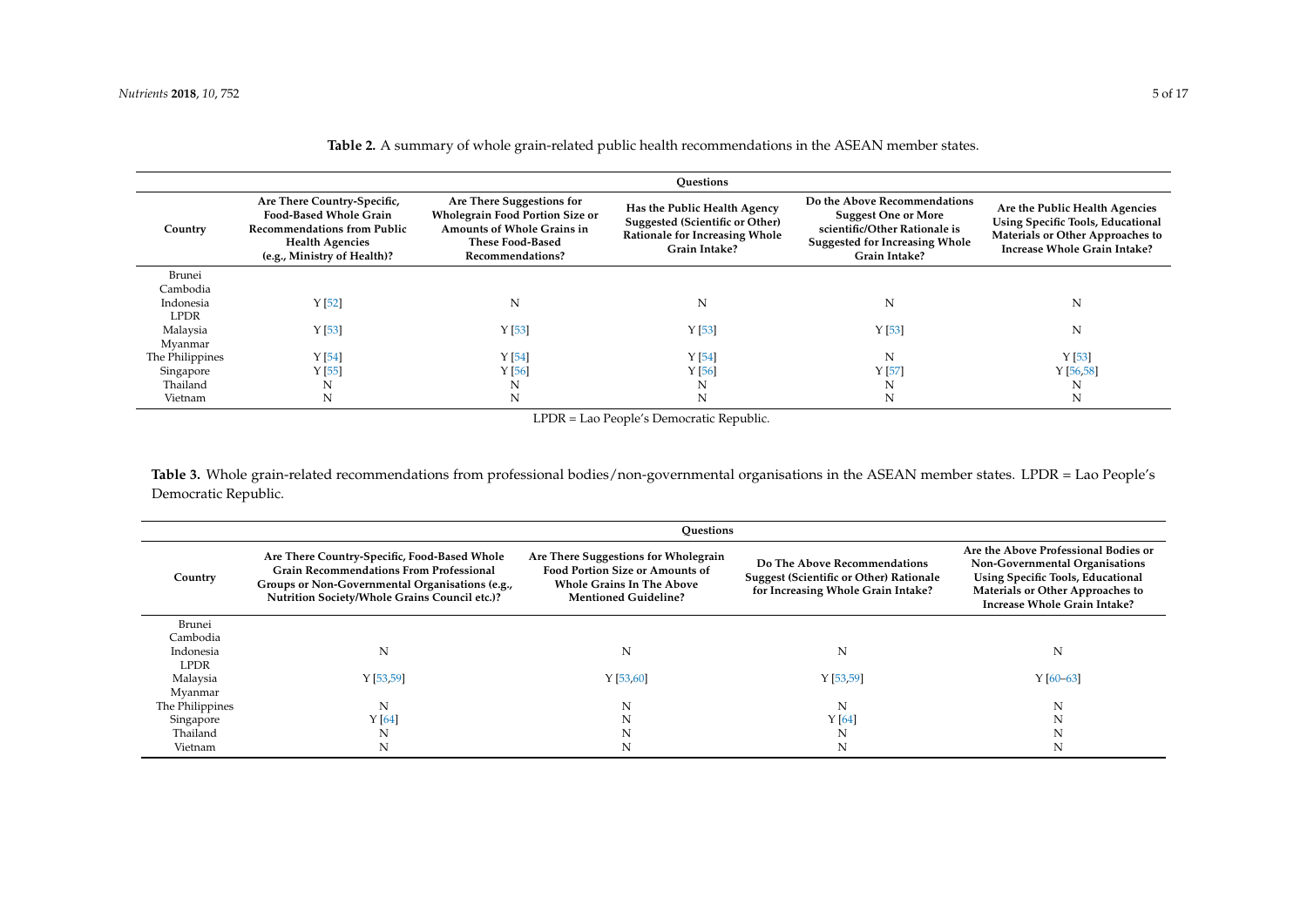Only two of the six respondent countries had regulatory frameworks governing wholegrain foods definitions or whole grain-related claims (see Table [4\)](#page-6-0). In both Indonesia and Singapore, there was a requirement to include the percentage of whole grains in a product labelled "Whole Grain", although the types of grain did not have to be stated. In Indonesia, foods that are "whole, broken, or flaked grain, including rice" and "breakfast cereals, including rolled oats" are the product types that can bear claims to being wholegrain foods, with the latter requiring a minimum content of 25% whole grains. In Singapore, products containing whole grains that meet specific requirement for nutrient profiles (i.e., that meet requirements for low-fat/high fibre content claims) can make broad claims in relation to healthy diets rich in whole grains, fruits and vegetables reducing the risk of major non-communicable diseases, although there is no stated minimum percentage of whole grains that should be included. However, products must state the percentage of whole grains that they contain on the pack [\[65,](#page-15-1)[66\]](#page-15-2). Although Malaysia does not currently have regulations in place in this area, a draft of proposed updates to food regulations that would include this is currently open for public consultation [\[67\]](#page-15-3). In other countries (Vietnam and Thailand), it was somewhat uncertain whether the lack of whole grain regulations in other ASEAN countries would mean that claims (whether accurate or not) could be made.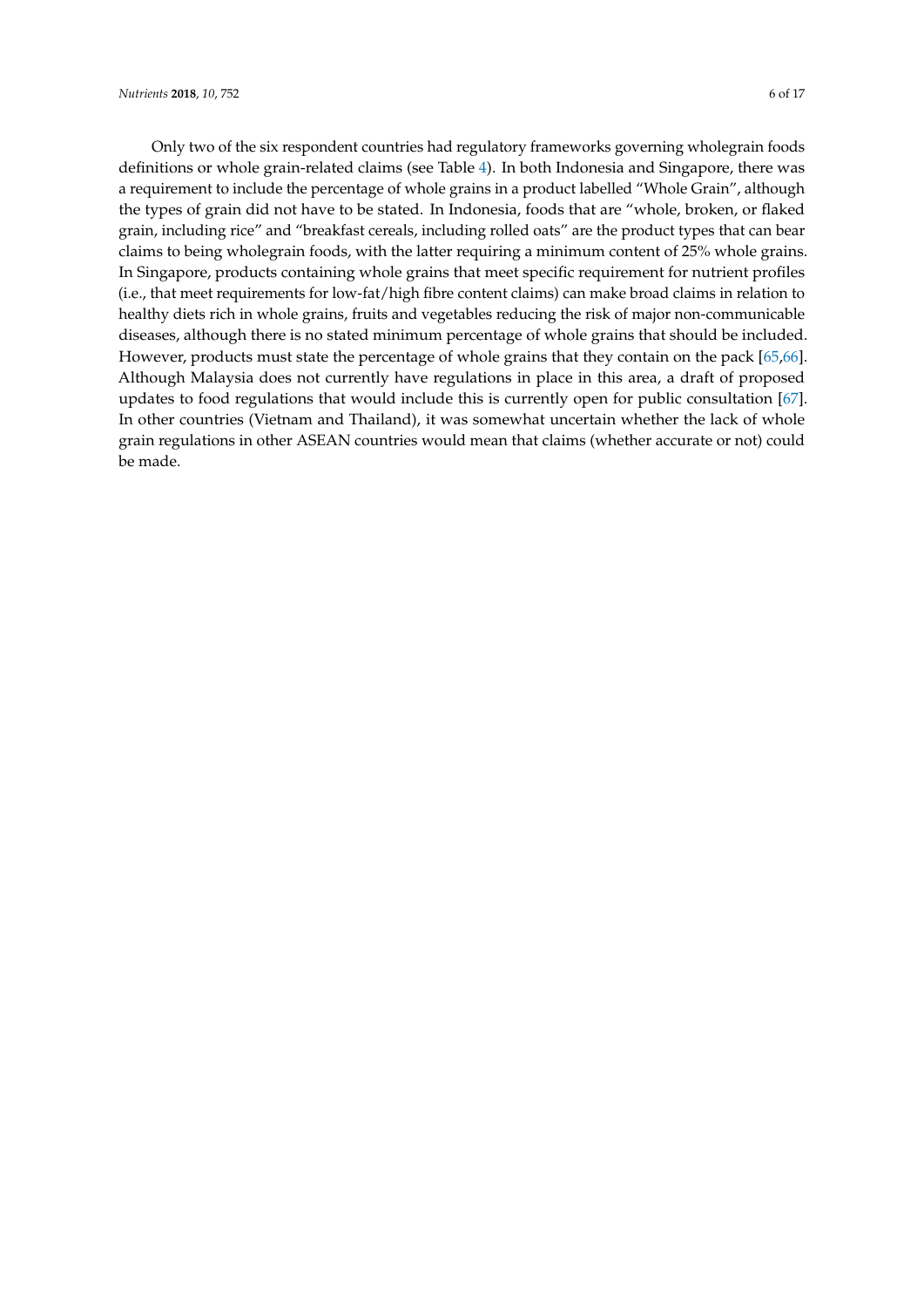| Country         | <b>Are There Existing Regulations</b><br>Related to the Definition of Whole<br>Grains and Wholegrain Foods? | Do the Regulations Include<br><b>Requirements for Minimum</b><br>Amounts of Whole Grains in<br><b>Various Foods?</b> | Are There Labelling Requirements<br>or Options for Whole Grains and<br><b>Wholegrain Foods?</b> | Do the Regulations Allow<br><b>Content Claims Related to</b><br><b>Whole Grains?</b> | Do the Regulations Allow Any<br>Health Claims Related to<br><b>Whole Grains?</b> |
|-----------------|-------------------------------------------------------------------------------------------------------------|----------------------------------------------------------------------------------------------------------------------|-------------------------------------------------------------------------------------------------|--------------------------------------------------------------------------------------|----------------------------------------------------------------------------------|
| Brunei          |                                                                                                             |                                                                                                                      |                                                                                                 |                                                                                      |                                                                                  |
| Cambodia        |                                                                                                             |                                                                                                                      |                                                                                                 |                                                                                      |                                                                                  |
| Indonesia       | Y[68]                                                                                                       | Y[68]                                                                                                                | Y [69]                                                                                          | Y[69]                                                                                | N [70]                                                                           |
| LPDR            |                                                                                                             |                                                                                                                      |                                                                                                 |                                                                                      |                                                                                  |
| Malaysia        | $\vee$ a                                                                                                    |                                                                                                                      | $\vee$ a                                                                                        | N                                                                                    | N                                                                                |
| Myanmar         |                                                                                                             |                                                                                                                      |                                                                                                 |                                                                                      |                                                                                  |
| The Philippines | N                                                                                                           | N                                                                                                                    | N                                                                                               |                                                                                      | N                                                                                |
| Singapore       | Y[65]                                                                                                       |                                                                                                                      | Y[71]                                                                                           | $Y^{\,b}\, [66]$                                                                     | $Y^{\,b}$ [66]                                                                   |
| Thailand        | N                                                                                                           |                                                                                                                      |                                                                                                 |                                                                                      | $\vee$ C                                                                         |
| Vietnam         | N                                                                                                           |                                                                                                                      | N                                                                                               | $\vee$ c                                                                             | $\vee$ c                                                                         |

**Table 4.** An overview of whole-grain-related regulations and health claims specific to each ASEAN country.

<span id="page-6-0"></span><sup>a</sup> Draft regulations are currently receiving feedback from public consultation. These regulations require whole grain content to be displayed on pack if a claim is made. <sup>b</sup> "Nutrient specific diet-related health claims" can be made for products that qualify for labelling in the categories described in the claim (including food that are labelled "wholegrain") but also meet low-fat/high fibre content claims. <sup>c</sup> it appears possible to make claims but this is not guided or supported by existing regulations. LPDR = Lao People's Democratic Republic.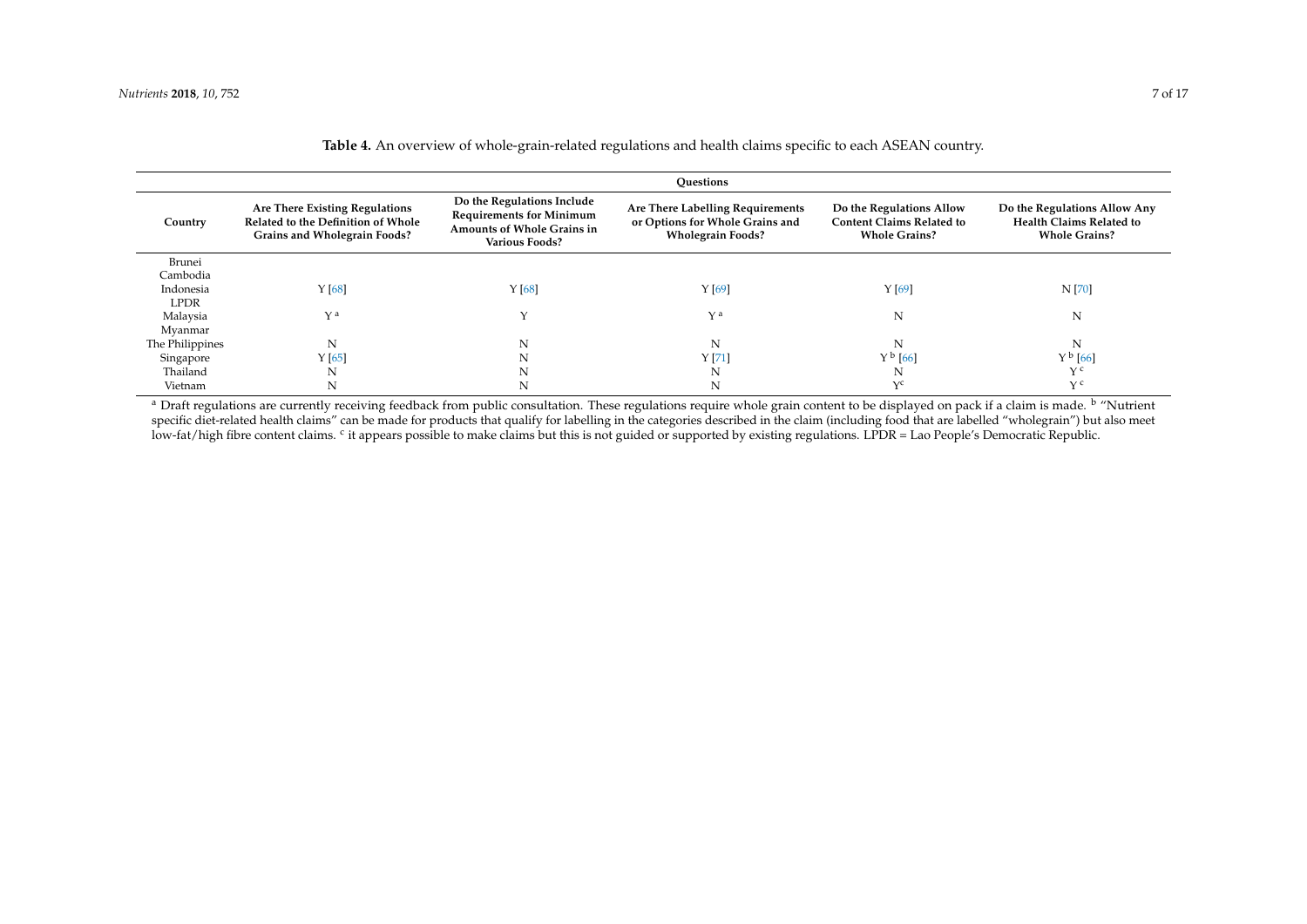Table [5](#page-8-0) highlights the availability of observational data on whole grain consumption habits across the ASEAN region. Only 3 respondent countries (Malaysia, Singapore and The Philippines) had any recent estimates of wholegrain food intake, with longitudinal data on wholegrain food intake only being available for adults (18–69-year-olds) in Singapore. While Thailand did not have recent consumption data per se, some national data on intake of food items, including some wholegrain foods like brown rice from 2002–2005 exist [\[72\]](#page-15-10).

For the three countries where data on intake were available, it appeared that wholegrain foods were consumed infrequently. Children's dietary intake data in Malaysia and Singapore had been expressed in grams per day (mean of 2.3  $g$ /day (standard deviation 5.8  $g$ /day) and median of 0.00 (interquartile range of 0·00–9·39 across the respective samples), with a slightly higher proportion of children in Singapore consuming whole grains during the data collection period (38.3%) compared to Malaysia (24.9%). A low proportion of Filipino children (1 in 20) and adults (1 in 10) consumed whole grains [\[73\]](#page-15-11), with maize grits and other maize products being the most commonly consumed foods in this survey defined as being whole grain.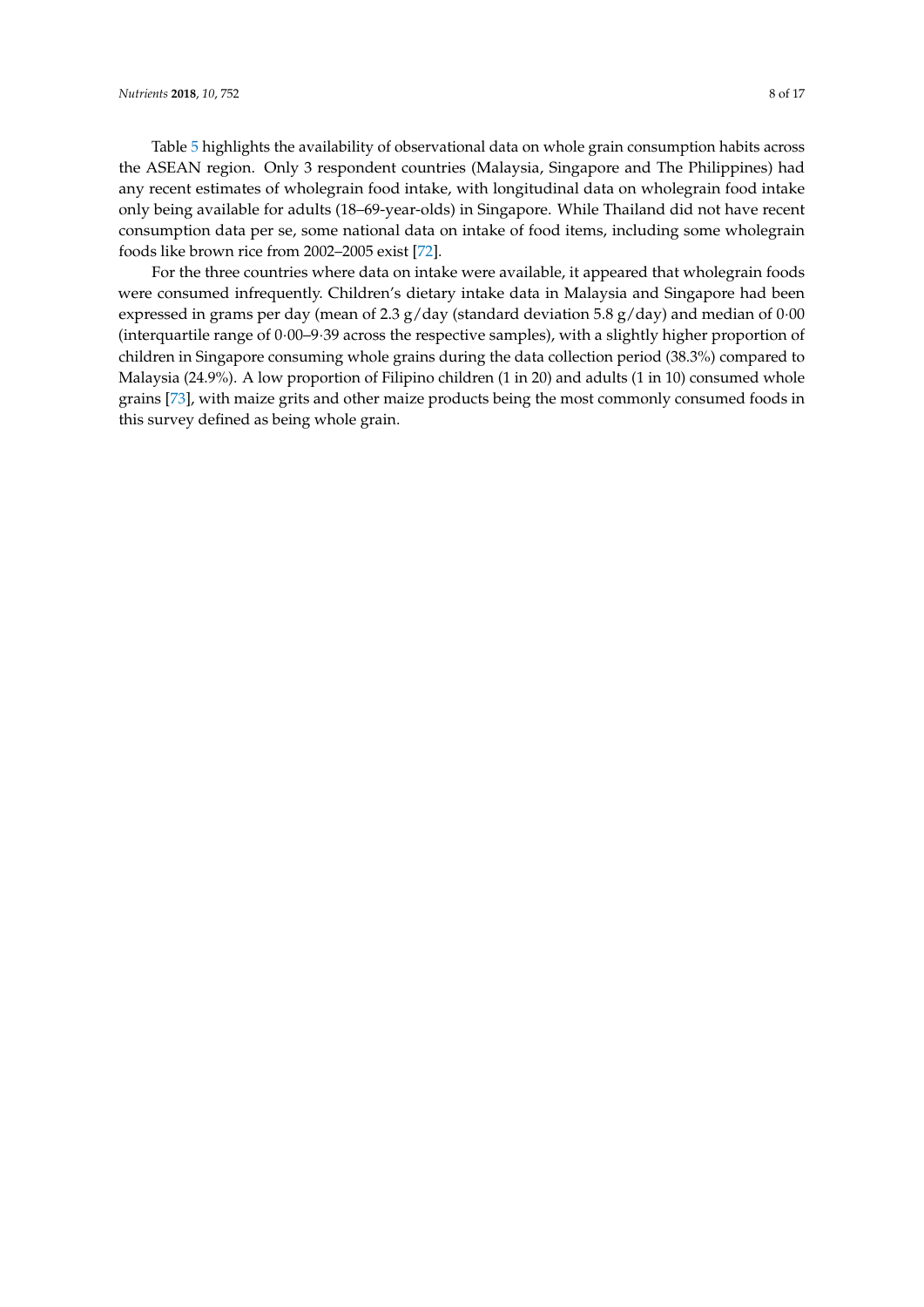| Ouestions                |                                                                                                                    |                                                                                                                                  |                                                                                                         |                                                                                                    |                                                                                                                                                                |                                                                                                                               |                                                                                                                                                                 |
|--------------------------|--------------------------------------------------------------------------------------------------------------------|----------------------------------------------------------------------------------------------------------------------------------|---------------------------------------------------------------------------------------------------------|----------------------------------------------------------------------------------------------------|----------------------------------------------------------------------------------------------------------------------------------------------------------------|-------------------------------------------------------------------------------------------------------------------------------|-----------------------------------------------------------------------------------------------------------------------------------------------------------------|
| Country                  | Are There Estimates of<br><b>Whole Grain Intake Data</b><br><b>Available For Adults From</b><br>The Last 10 Years? | Are There (Recent)<br><b>Estimates of Whole</b><br>Grain Intake Data<br><b>Available for Children</b><br>for The Last Ten Years? | Are There Data<br>Available for Changes in<br><b>Whole Grain Intake over</b><br><b>Time for Adults?</b> | Are There Data<br>Available for Changes in<br><b>Whole Grain Intake over</b><br>Time for Children? | Are There Data on the<br>Percentage of Adults that<br>Meet the Public Health<br><b>Recommendations (Either</b><br>in Amounts or Servings)<br>for This Country? | Are There Data on the<br>Percentage of Children<br>That Meet the Public<br><b>Health Recommendations</b><br>for This Country? | Do Data Exist (From Market or<br>Nutritional Surveys) on the Types<br>of Wholegrain Foods That Are<br>Consumed and the Proportion That<br>They Are Consumed in? |
| Brunei                   |                                                                                                                    |                                                                                                                                  |                                                                                                         |                                                                                                    |                                                                                                                                                                |                                                                                                                               |                                                                                                                                                                 |
| Cambodia                 |                                                                                                                    |                                                                                                                                  |                                                                                                         |                                                                                                    |                                                                                                                                                                |                                                                                                                               |                                                                                                                                                                 |
| Indonesia<br><b>LDPR</b> | N                                                                                                                  | N                                                                                                                                | N                                                                                                       | N                                                                                                  | N                                                                                                                                                              | N                                                                                                                             | N                                                                                                                                                               |
| Malaysia                 | N                                                                                                                  | Y[32]                                                                                                                            | N                                                                                                       | N                                                                                                  | $N^a$                                                                                                                                                          | N                                                                                                                             | N                                                                                                                                                               |
| Myanmar                  |                                                                                                                    |                                                                                                                                  |                                                                                                         |                                                                                                    |                                                                                                                                                                |                                                                                                                               |                                                                                                                                                                 |
| The                      | Y[73]                                                                                                              | Y[73]                                                                                                                            | N                                                                                                       | N                                                                                                  |                                                                                                                                                                |                                                                                                                               | Y [73]                                                                                                                                                          |
| Philippines              |                                                                                                                    |                                                                                                                                  |                                                                                                         |                                                                                                    |                                                                                                                                                                |                                                                                                                               |                                                                                                                                                                 |
| Singapore                | Y[74]                                                                                                              | Y[31]                                                                                                                            | Y[74]                                                                                                   | N                                                                                                  | Y[74]                                                                                                                                                          | N                                                                                                                             | $Y^{\,b}$ [31]                                                                                                                                                  |
| Thailand                 | N                                                                                                                  | N                                                                                                                                | N                                                                                                       |                                                                                                    | N                                                                                                                                                              |                                                                                                                               | N                                                                                                                                                               |
| Vietnam                  | N                                                                                                                  | N                                                                                                                                |                                                                                                         |                                                                                                    | N                                                                                                                                                              |                                                                                                                               | N                                                                                                                                                               |

# **Table 5.** Availability of intake data for whole grains across the ASEAN region.

<span id="page-8-0"></span><sup>a</sup> Previous studies in children ([\[31\]](#page-13-17) for Malaysia and [\[30\]](#page-13-18) for Singapore) have drawn comparisons with the 48 g of whole grains per day guidelines for whole grain intake recommended by the USDA [\[75\]](#page-15-14). <sup>b</sup> Only in children aged 6–12 years. LPDR = Lao People's Democratic Republic.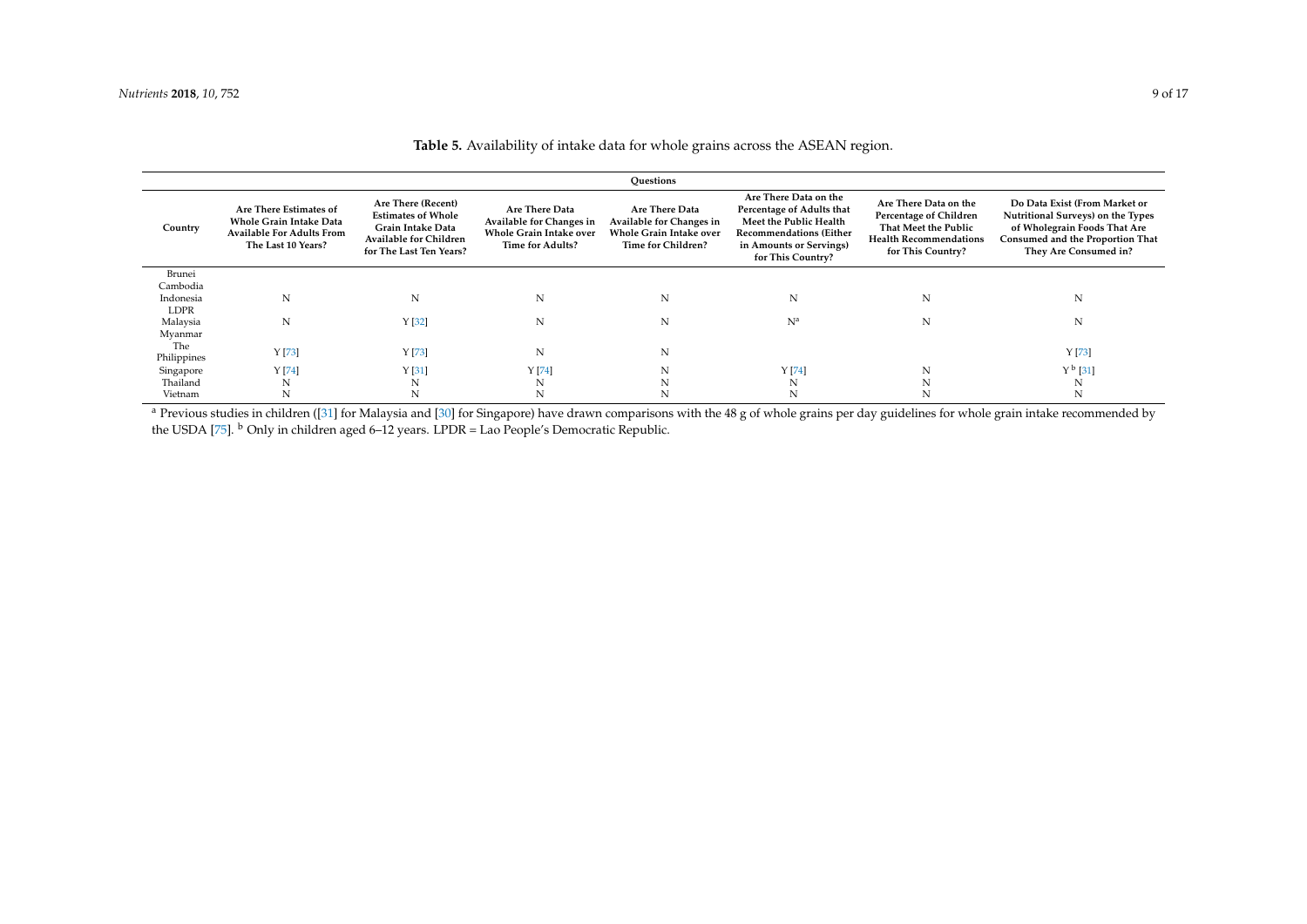#### **4. Discussion**

It appears that the previously published research on whole grains in Southeast Asia has provided a considerable body of literature in relation to food science and technology but is perhaps somewhat more limited in consumer- and health-related studies. A lack of evidence from observational studies and randomized, controlled trials in Southeast Asia has the potential to limit the tailoring of "ideal" dietary patterns to region- or country-specific dietary intakes. Filling this evidence gap on whole and refined grain intake and health in Southeast Asia will avoid making potentially inappropriate inferences from data collected elsewhere in the world. Better understanding of the consumer base in the region is also likely to benefit public health messaging around increasing intake of whole grains at a population level and should also help in the development of innovative wholegrain food products.

Consideration of the proportion of articles within each research area at least suggests the available expertise in the region. Over 60% of the studies published to date have come from research institutes in Thailand and Malaysia. Despite ASEAN member states being major exporters of grains, particularly rice [\[76\]](#page-15-15), relatively few studies related to production of whole grain crops. It appears that many of the previous publications that related to food production were excluded as they did not contain specific reference of the term "whole grains". This may have resulted in an under-representation of studies in this important area, even though the original studies described the raw materials (e.g., unprocessed rice grains) from which whole grains and wholegrain foods are produced.

A number of observational studies had collected valuable data on wholegrain intake but whose target population (e.g., patient groups or other sub-groups) may not be entirely representative of the country's population. Similar to the available national intake data [\[31](#page-13-7)[,32,](#page-13-8)[73\]](#page-15-11), these findings tend to support that consumption of wholegrain foods is infrequent across population groups in Southeast Asia [\[23](#page-12-15)[–25,](#page-13-1)[27–](#page-13-3)[29\]](#page-13-5). As in other parts of the world, there are limited consumer-centred studies in Southeast Asia aimed at understanding people's beliefs and attitudes towards whole grains. This remains a necessary focus to consider how best to support individuals in making realistic choices that will help them move towards or meet guidelines for daily whole grain intake. The Fuldkorn public–private partnership included consumer-centred approaches in their campaigns that helped in raising average adult whole grain intake in Denmark from  $36 \frac{g}{d}$  10 MJ to  $63 \frac{g}{d}$  10 MJ [\[77\]](#page-15-16).

It was noted that two longer-term randomized-controlled trials have been carried out in Southeast Asia which assessed the impact of switching from refined grains to whole grain alternatives (white rice versus oats and white rice versus pre-germinated brown rice respectively) [\[50](#page-14-5)[,51\]](#page-14-6). The results have suggested benefits to health in both cases but should be interpreted with some caution in terms of their wider applicability, despite wholegrain alternatives tending to contain higher amounts of essential and non-essential nutrients than refined products. While around half of the existing published randomized, controlled trials based on increasing oat intake have suggested significant improvements in markers of cardiovascular health [\[78\]](#page-15-17), challenges still remain when a wholegrain food is a replacement for refined alternatives made with different grain species (e.g., wholegrain oat-based foods are poor substitutes for steamed white rice in meals or dietary plans). Replacement of white rice with brown rice alternatives appears to be a means to increase wholegrain food intake through "like-for-like" substitution. However, pre-germinated rice is differentially processed, and the findings of this study should not necessarily be extrapolated to assume that all brown rice alternatives are better than refined rice, particularly as a previous meta-analyses of prospective data suggested no benefits to morbidity and mortality of increasing brown rice consumption [\[6\]](#page-12-2). The authors believe that a focus on wholegrain foods available in the region and that are easy to substitute for the refined alternatives is the most likely approach to increase wholegrain food intake at a population level.

Glycaemic index is an acute physiological response to carbohydrate-containing foods. Longer-term adherence to low glycaemic index and glycaemic load diets has been associated with improvements to cardiovascular and metabolic health outcomes [\[79\]](#page-15-18). Published glycaemic index data suggest that brown rice types have comparable values to white rice alternatives [\[80,](#page-15-19)[81\]](#page-15-20). A number of the lowest glycaemic index values for rice have been attributed to white rice varieties [\[82\]](#page-15-21), which may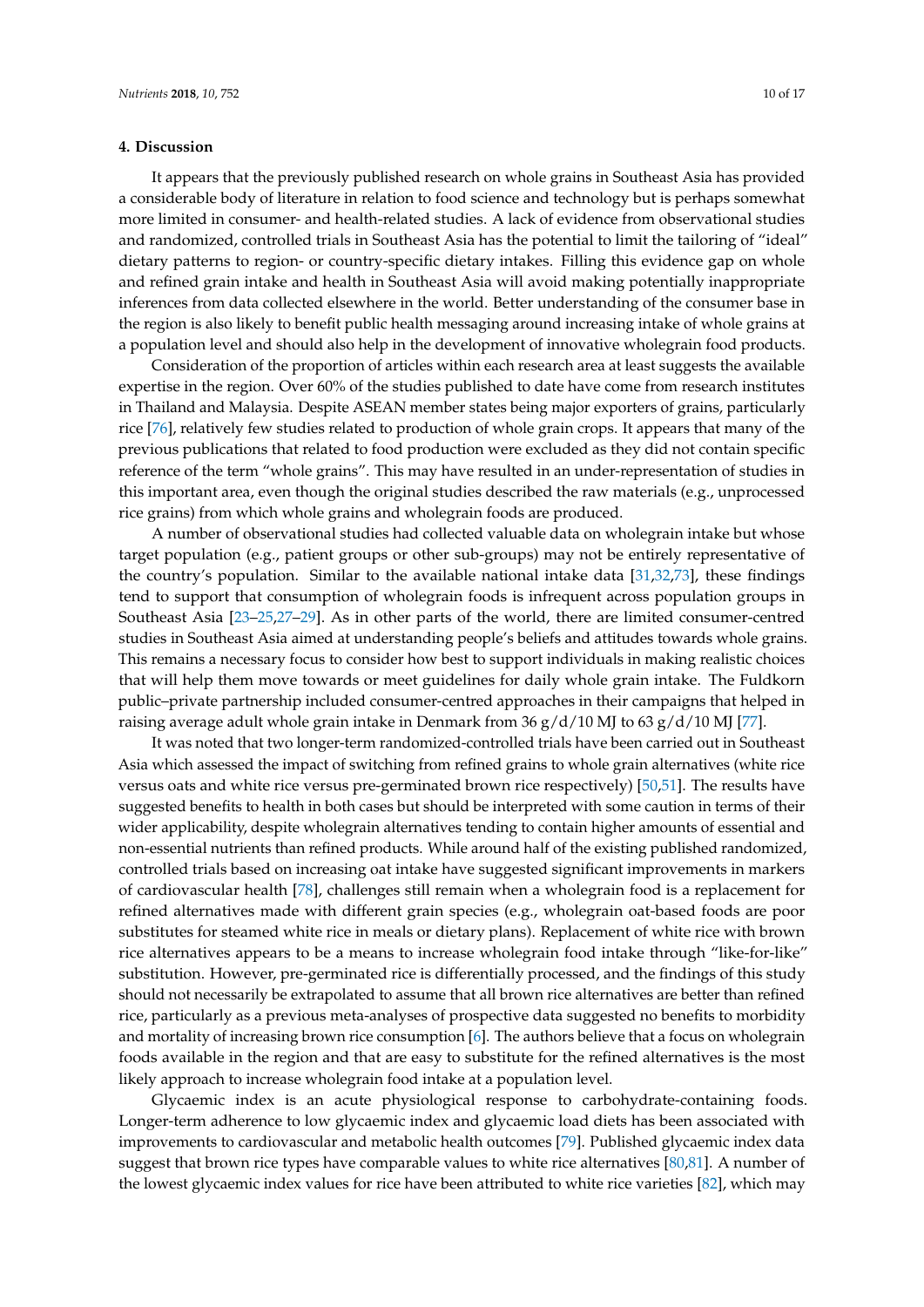be a result of the digestibility of the starch being lower in some cultivars compared to others [\[83\]](#page-15-22). This highlights that the impact of rice on health cannot simply be inferred from whether it is whole grain or not. There is still a clear need for further randomized, controlled trials on the impact of whole grains relevant to the region on the health of Southeast Asians.

The Food and Agriculture Organization of the United Nations' website includes overviews of food-based dietary guidelines in Thailand and Vietnam, although no recommendation for intake of whole grains is presented within these guidelines [\[84,](#page-15-23)[85\]](#page-16-0). However, it appears that food-based dietary recommendations do not exist in the other ASEAN/UN member states—Brunei Darussalam, Cambodia, Lao People's Democratic Republic and Myanmar [\[86,](#page-16-1)[87\]](#page-16-2). The limited nationally-representative nutrition survey data in the region means that better defining absolute amounts of whole grain intake within populations is challenging [\[88\]](#page-16-3) and has the potential to limit the development and applicability of recommendations to increase whole grain intake within member states. Target intake amounts (in grams per day) of whole grains are only currently recommended by public health agencies and non-government organisations in a handful of countries worldwide [\[89\]](#page-16-4). To date, most longitudinal data and randomized, controlled trials that suggest whole grain intake might benefit health outcomes have been collected in Europe and North America [\[15\]](#page-12-8). This situation appears to be improving in Southeast Asia, particularly in relation to cross-sectional and/or longitudinal data [\[31,](#page-13-7)[32,](#page-13-8)[73,](#page-15-11)[74\]](#page-15-24). Such findings should help develop rational food-based recommendations for wholegrain consumption and help in the development of strategies to move population level intake towards this. These findings suggest that current intake of whole grains in across ASEAN is low.

As in other parts of the world, there are very few regulations in the ASEAN region that relate to definitions of whole grains and wholegrain foods. Previous calls have come from consortia of international experts to improve and standardize the definitions of wholegrain foods [\[90,](#page-16-5)[91\]](#page-16-6), which would allow dietary intake data from different countries to be more comparable, improve clarity of labelling to consumers and provide objective criteria for the food industry to follow. Recent recommendations to define a wholegrain food included minimum cut-off values for percentage of wholegrain ingredient content ( $\leq 30\%$ ) on a dry weight basis [\[91\]](#page-16-6). Clear definitions of what a wholegrain food is that include a minimal content of whole grains seems likely to improve consumer clarity, provide standards for the manufacturers of wholegrain foods and ensure that dietary guidelines aimed at eating more whole grains have a greater potential to lead to measurable public health benefits. The divergence is whole grain regulations noted in this work is perhaps a microcosm of the wider issues with trade harmonization across ASEAN member states [\[92\]](#page-16-7). The authors restate the need for and importance of clear and consistent definitions of wholegrain foods, as this is likely to form a better platform for public health messaging and product marketing around whole grains.

In 2015, China was the largest importer to and exporter from the ASEAN region [\[93\]](#page-16-8). Consideration of the current whole grains landscape in China therefore also seems important to ASEAN wholegrain ingredients suppliers, manufacturers, importers and exporters. There are no public health food-based dietary guidelines, although the Chinese Nutrition Society have provided such recommendations since 1989 [\[94\]](#page-16-9). The most recent update (The Food Guide Pagoda for Chinese Residents 2016) includes the detail "A cereal-based diet is an important characteristic of a balanced diet" with further comment that "whole grains [presumably wholegrain foods] and legumes should make up 50–150 g and tubers 50–100 g (of daily intake)" [\[95\]](#page-16-10). One previous study estimated the intake of "coarse grains" in Chinese adults in relation to the recommendations of the Chinese Nutrition Society, with less than 20% of individuals consuming 50 g of whole grains or more [\[96\]](#page-16-11). Millet and maize were the most frequently consumed grain sources, while other types of whole grain (e.g., adlay and buckwheat) that were absent or considerably less prevalent from the ASEAN studies were also noted to be eaten by Chinese participants [\[96\]](#page-16-11).

To the authors' knowledge, the current paper is the first to consider whole grain-related regulations, recommendations and research across the ASEAN region. It is hoped that the findings of this project will help to focus future efforts in Southeast Asia in public health, food provision and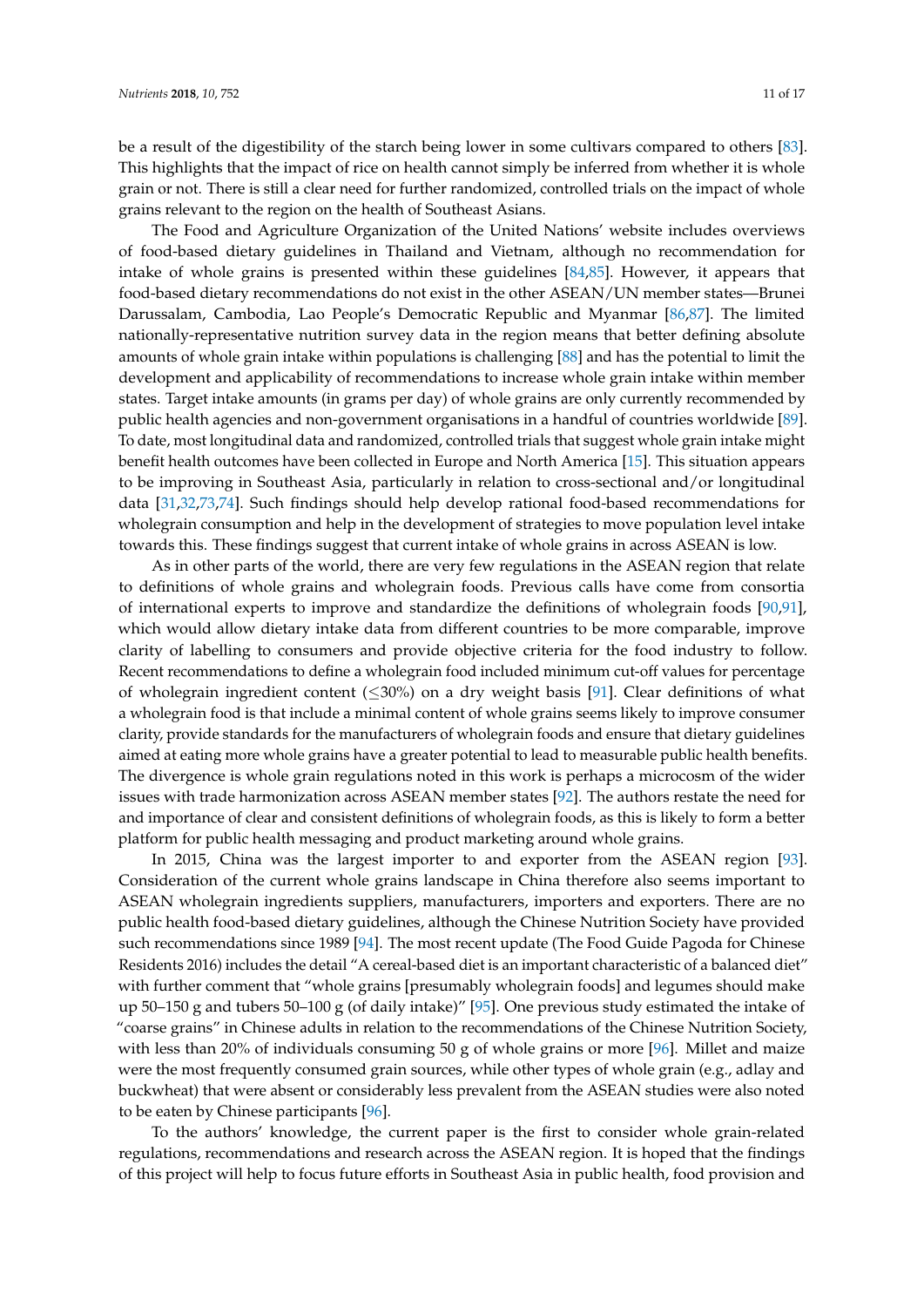research related to whole grains. While the approach to evaluating the existing research base on whole grains in Southeast Asia provides limited potential to compare these findings to other parts of the world, it helps to qualitatively assess what expertise exists in the region. Collecting and checking information through in-country experts has the advantage of accessing content that would not be otherwise accessible to non-native speakers. However, there is still the potential that in-country regulations, recommendations and intake data related to whole grains exist but are not particularly visible. The authors sought input from in-country experts with a strong background in whole grains to try and reduce this risk and also tried to check the validity of responses wherever possible. In some cases, regulatory frameworks and public health recommendations develop or change rapidly, so it is possible that those cited in this work may be superceded in a short space of time. It was not possible to screen country-specific, non-English language literature in the same way which may have meant that important research findings were overlooked. Nonetheless, the authors feel that this approach provides a broad overview of the evidence base available on whole grains in Southeast Asia.

## **5. Conclusions**

Available evidence suggests that whole grain intake is low in Southeast Asia. Extrapolating from observational data collected elsewhere in the world, increasing intake of wholegrain foods in the region therefore represents an important approach to managing the increasing burden of non-communicable diseases. Many countries are also lacking food-based dietary guidelines with clear reference to wholegrain foods which is an area that public health and bodies of national nutrition professionals should consider. Development of more country-specific longitudinal dietary intake databases in the region appears to be a rational first step to increase the research base on whole grains in the region. Consideration of dietary diversity, including the range of whole grains that are consumed in the region is also important in developing harmonized definitions and standards around wholegrain foods to ensure that the term wholegrain is appropriately presented to members of the public. One approach to achieve these goals is through public–private partnerships to increase the availability and consumer awareness of whole grains with the ultimate aim of increasing consumption at a population level.

**Supplementary Materials:** The following are available online at [http://www.mdpi.com/2072-6643/10/6/752/s1,](http://www.mdpi.com/2072-6643/10/6/752/s1) Table S1: Search Criteria.

**Author Contributions:** I.A.B., E.-S.T., E.D. and S.H. conceptualized the study. I.A.B., E.-S.T. and E.D. collected study data which I.A.B. subsequently collated. I.A.B. drafted the initial version of the paper which all other authors reviewed and commented on. The authors would like all colleagues for their valuable contributions for country-specific information on whole grains-related guidelines, regulations and consumption habits.

**Funding:** This project has been fully funded by Cereal Partners Worldwide.

**Conflicts of Interest:** Newcastle Research and Innovation Centre and TES Nutrihealth Strategic Consultancy received research grants from Cereal Partners Worldwide to cover the research costs of this study based on the time contribution of I.A.B. and E.-S.T., E.D., S.H. and G.M. were employees of Cereal Partners Worldwide during this study. Cereal Partners Worldwide have a commercial interest in breakfast cereals, were involved in the study conception and selection of in-country nutritionists through their network but did not have a role in the collection of data or analysis of the study results.

#### **References**

- <span id="page-11-0"></span>1. Food and Agriculture Organization of the United Nations. Food Balance Sheets. Available online: [http:](http://www.fao.org/faostat/en/#data/FBS) [//www.fao.org/faostat/en/#data/FBS](http://www.fao.org/faostat/en/#data/FBS) (accessed on 11 May 2018).
- <span id="page-11-1"></span>2. ASEAN Socio-Cultural Community Department and UNICEF EAPRO (East Asia and the Pacific Regional Office). *Regional Report on Nutrition in ASEAN Volume 1*; ASEAN Socio-Cultural Community Department and UNICEF EAPRO (East Asia and the Pacific Regional Office): Bangkok, Thailand, 2016.
- <span id="page-11-2"></span>3. ASEAN Socio-Cultural Community Department and UNICEF EAPRO (East Asia and the Pacific Regional Office). *Regional Report on Nutrition in ASEAN Volume 2*; ASEAN Socio-Cultural Community Department and UNICEF EAPRO (East Asia and the Pacific Regional Office): Bangkok, Thailand, 2016.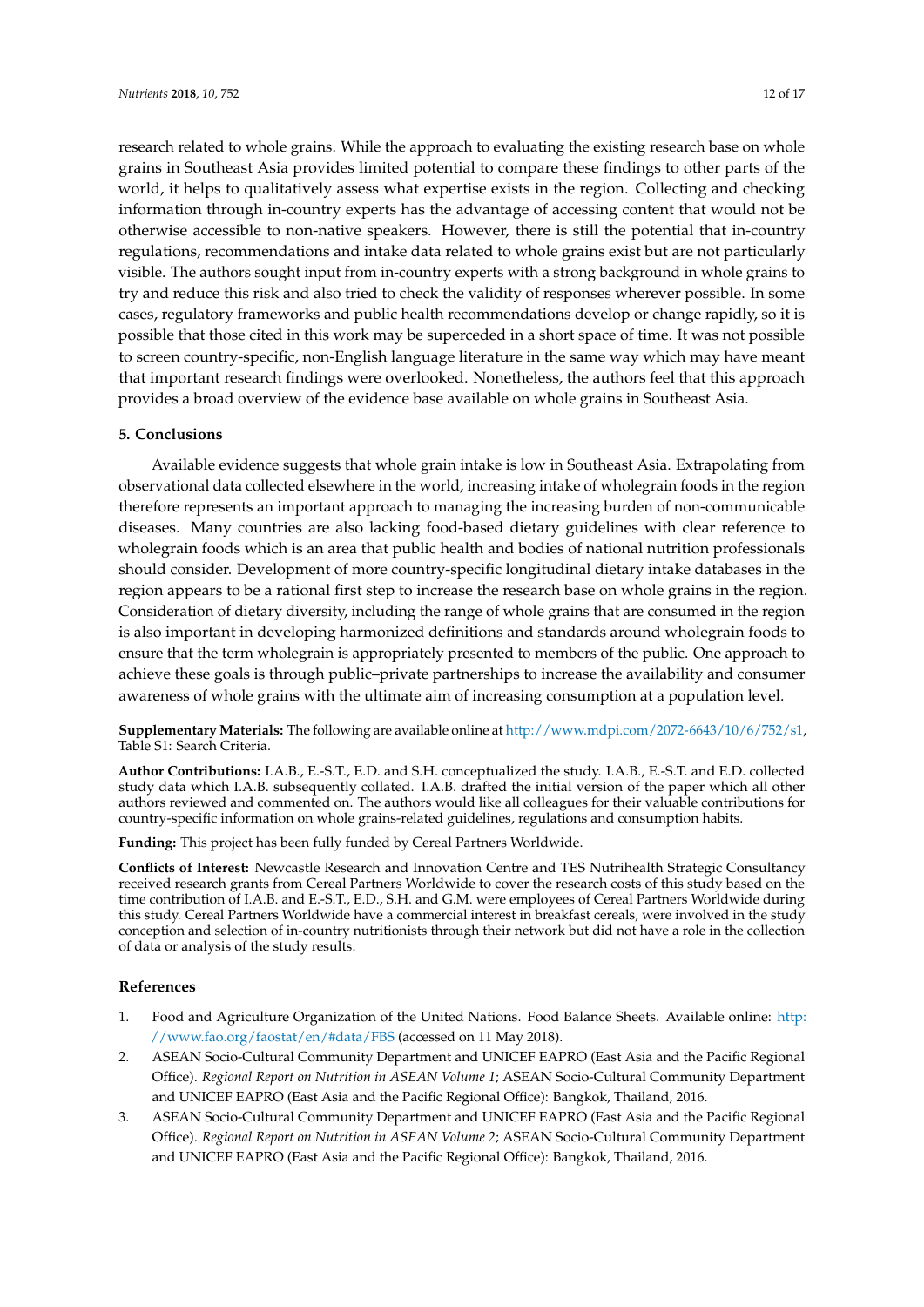- <span id="page-12-0"></span>4. International Food Policy Research Institute. *Global Nutrition Report 2016: From Promise to Impact: Ending Malnutrition by 2030*; International Food Policy Research Institute: Washington, DC, USA, 2016.
- <span id="page-12-1"></span>5. *International Diabetes Federation. Diabetes Atlas*, 7th ed. Available online: [http://www.diabetesatlas.org/](http://www.diabetesatlas.org/resources/2015-atlas.html) [resources/2015-atlas.html](http://www.diabetesatlas.org/resources/2015-atlas.html) (accessed on 31 October 2017).
- <span id="page-12-2"></span>6. Aune, D.; Keum, N.; Giovannucci, E.; Fadnes, L.T.; Boffetta, P.; Greenwood, D.C.; Tonstad, S.; Vatten, L.J.; Riboli, E.; Norat, T. Whole grain consumption and risk of cardiovascular disease, cancer, and all cause and cause specific mortality: Systematic review and dose-response meta-analysis of prospective studies. *BMJ* **2016**, *353*. [\[CrossRef\]](http://dx.doi.org/10.1136/bmj.i2716) [\[PubMed\]](http://www.ncbi.nlm.nih.gov/pubmed/27301975)
- 7. Aune, D.; Norat, T.; Romundstad, P.; Vatten, L.J. Whole grain and refined grain consumption and the risk of type 2 diabetes: A systematic review and dose-response meta-analysis of cohort studies. *Eur. J. Epidemiol.* **2013**, *28*, 845–858. [\[CrossRef\]](http://dx.doi.org/10.1007/s10654-013-9852-5) [\[PubMed\]](http://www.ncbi.nlm.nih.gov/pubmed/24158434)
- <span id="page-12-3"></span>8. Aune, D.; Chan, D.S.; Lau, R.; Vieira, R.; Greenwood, D.C.; Kampman, E.; Norat, T. Dietary fibre, whole grains, and risk of colorectal cancer: Systematic review and dose-response meta-analysis of prospective studies. *BMJ* **2011**, *343*, d6617. [\[CrossRef\]](http://dx.doi.org/10.1136/bmj.d6617) [\[PubMed\]](http://www.ncbi.nlm.nih.gov/pubmed/22074852)
- <span id="page-12-4"></span>9. Thielecke, F.; Jonnalagadda, S.S. Can whole grain help in weight management? *J. Clin. Gastroenterol.* **2014**, *48*, S70–S77. [\[CrossRef\]](http://dx.doi.org/10.1097/MCG.0000000000000243) [\[PubMed\]](http://www.ncbi.nlm.nih.gov/pubmed/25291133)
- <span id="page-12-5"></span>10. O'Neil, C.E.; Zanovec, M.; Cho, S.S.; Nicklas, T.A. Whole grain and fiber consumption are associated with lower body weight measures in US adults: National Health and Nutrition Examination Survey 1999–2004. *Nutr. Res.* **2010**, *30*, 815–822. [\[CrossRef\]](http://dx.doi.org/10.1016/j.nutres.2010.10.013) [\[PubMed\]](http://www.ncbi.nlm.nih.gov/pubmed/21147364)
- <span id="page-12-6"></span>11. Albertson, A.M.; Reicks, M.; Joshi, N.; Gugger, C.K. Whole grain consumption trends and associations with body weight measures in the United States: Results from the cross sectional National Health and Nutrition Examination Survey 2001–2012. *Nutr. J.* **2016**, *15*. [\[CrossRef\]](http://dx.doi.org/10.1186/s12937-016-0126-4) [\[PubMed\]](http://www.ncbi.nlm.nih.gov/pubmed/26801989)
- 12. Devlin, N.F.C.; McNulty, B.A.; Gibney, M.J.; Thielecke, F.; Smith, H.; Nugent, A.P. Whole grain intakes in the diets of Irish children and teenagers. *Br. J. Nutr.* **2013**, *110*, 354–362. [\[CrossRef\]](http://dx.doi.org/10.1017/S0007114512004989) [\[PubMed\]](http://www.ncbi.nlm.nih.gov/pubmed/23228207)
- 13. Galea, L.M.; Beck, E.J.; Probst, Y.C.; Cashman, C.J. Whole grain intake of Australians estimated from a cross-sectional analysis of dietary intake data from the 2011–13 Australian Health Survey. *Public Health Nutr.* **2017**, *20*, 2166–2172. [\[CrossRef\]](http://dx.doi.org/10.1017/S1368980017001082) [\[PubMed\]](http://www.ncbi.nlm.nih.gov/pubmed/28592344)
- <span id="page-12-7"></span>14. Mann, K.D.; Pearce, M.S.; McKevith, B.; Thielecke, F.; Seal, C.J. Low whole grain intake in the UK: Results from the National Diet and Nutrition Survey rolling programme 2008–11. *Br. J. Nutr.* **2015**, *113*, 1643–1651. [\[CrossRef\]](http://dx.doi.org/10.1017/S0007114515000422) [\[PubMed\]](http://www.ncbi.nlm.nih.gov/pubmed/25904034)
- <span id="page-12-8"></span>15. Seal, C.J.; Brownlee, I.A. Whole-grain foods and chronic disease: Evidence from epidemiological and intervention studies. *Proc. Nutr. Soc.* **2015**, *74*, 313–319. [\[CrossRef\]](http://dx.doi.org/10.1017/S0029665115002104) [\[PubMed\]](http://www.ncbi.nlm.nih.gov/pubmed/26062574)
- <span id="page-12-9"></span>16. Global Health Data Exchange. Global Burden of Disease Results Tool. Available online: [http://ghdx.](http://ghdx.healthdata.org/gbd-results-tool?params=gbd-api-2016-permalink/0684f896deb2d178ec1a09e4b125d3ea) [healthdata.org/gbd-results-tool?params=gbd-api-2016-permalink/0684f896deb2d178ec1a09e4b125d3ea](http://ghdx.healthdata.org/gbd-results-tool?params=gbd-api-2016-permalink/0684f896deb2d178ec1a09e4b125d3ea) (accessed on 3 April 2018).
- <span id="page-12-10"></span>17. Association of Southeast Asian Nations. ASEAN Free Trade Area. Available online: [http://asean.org/asean](http://asean.org/asean-economic-community/asean-free-trade-area-afta-council/)[economic-community/asean-free-trade-area-afta-council/](http://asean.org/asean-economic-community/asean-free-trade-area-afta-council/) (accessed on 31 October 2017).
- <span id="page-12-11"></span>18. Haitao, H. The role of trust in China-ASEAN relations—Towards a multi-level trust building for China and ASEAN. *Int. J. China Stud.* **2017**, *8*, 45–59.
- <span id="page-12-12"></span>19. Phattarakul, N.; Rerkasem, B.; Li, L.J.; Wu, L.H.; Zou, C.Q.; Ram, H.; Sohu, V.S.; Kang, B.S.; Surek, H.; Kalayci, M.; et al. Biofortification of rice grain with zinc through zinc fertilization in different countries. *Plant Soil* **2012**, *361*, 131–141. [\[CrossRef\]](http://dx.doi.org/10.1007/s11104-012-1211-x)
- <span id="page-12-13"></span>20. Goodman, M.T.; Wilkens, L.R.; Hankin, J.H.; Lyu, L.C.; Wu, A.H.; Kolonel, L.N. Association of soyand fiber consumption with the risk of endometrial cancer. *Am. J. Epidemiol.* **1997**, *146*, 294–306. [\[CrossRef\]](http://dx.doi.org/10.1093/oxfordjournals.aje.a009270) [\[PubMed\]](http://www.ncbi.nlm.nih.gov/pubmed/9270408)
- 21. Peterman, J.N.; Silka, L.; Bermudez, O.I.; Wilde, P.E.; Rogers, B.L. Acculturation, education, nutrition education, and household composition are related to dietary practices among Cambodian refugee women in Lowell, MA. *J. Am. Diet. Assoc.* **2011**, *111*, 1369–1374. [\[CrossRef\]](http://dx.doi.org/10.1016/j.jada.2011.06.005) [\[PubMed\]](http://www.ncbi.nlm.nih.gov/pubmed/21872700)
- <span id="page-12-14"></span>22. McCrory, M.A.; Jaret, C.L.; Kim, J.H.; Reitzes, D.C. Dietary patterns among vietnamese and hispanic immigrant elementary school children participating in an after school program. *Nutrients* **2017**, *9*, 460. [\[CrossRef\]](http://dx.doi.org/10.3390/nu9050460) [\[PubMed\]](http://www.ncbi.nlm.nih.gov/pubmed/28475160)
- <span id="page-12-15"></span>23. Tan, S.L.; Juliana, S.; Sakinah, H. Dietary compliance and its association with glycemic control among poorly controlled type 2 diabetic outpatients in Hospital Universiti Sains Malaysia. *Malays. J. Nutr.* **2011**, *17*, 287–299. [\[PubMed\]](http://www.ncbi.nlm.nih.gov/pubmed/22655451)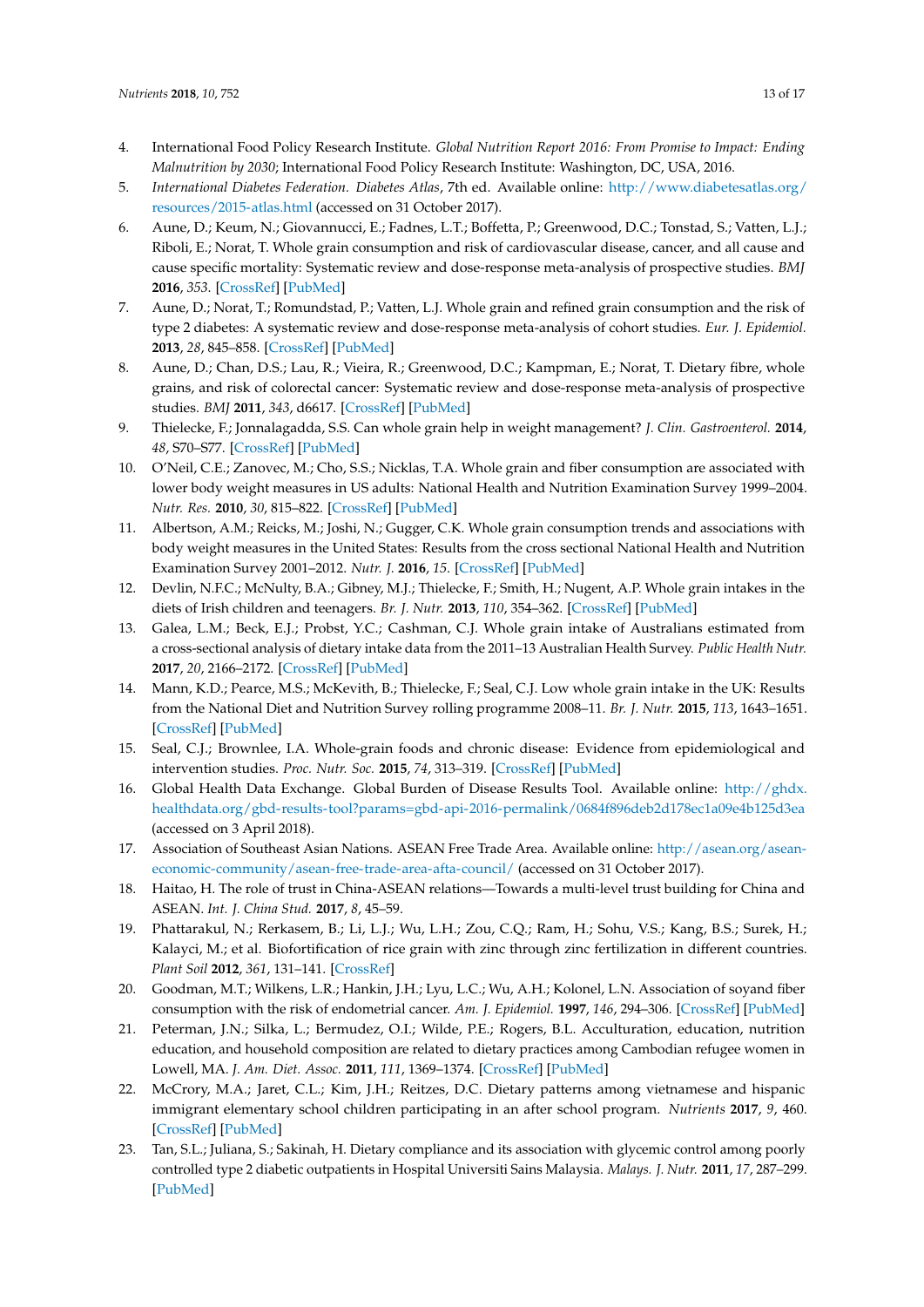- <span id="page-13-18"></span><span id="page-13-0"></span>24. Randi, G.; Edefonti, V.; Ferraroni, M.; La Vecchia, C.; Decarli, A. Dietary patterns and the risk of colorectal cancer and adenomas. *Nutr. Rev.* **2010**, *68*, 389–408. [\[CrossRef\]](http://dx.doi.org/10.1111/j.1753-4887.2010.00299.x) [\[PubMed\]](http://www.ncbi.nlm.nih.gov/pubmed/20591107)
- <span id="page-13-17"></span><span id="page-13-1"></span>25. Yaw, Y.H.; Shariff, Z.M.; Kandiah, M.; Weay, Y.H.; Saibul, N.; Sariman, S.; Hashim, Z. Diet and physical activity in relation to weight change among breast cancer patients. *Asian Pac. J. Cancer Prev.* **2014**, *15*, 39–44. [\[CrossRef\]](http://dx.doi.org/10.7314/APJCP.2014.15.1.39) [\[PubMed\]](http://www.ncbi.nlm.nih.gov/pubmed/24528062)
- <span id="page-13-16"></span><span id="page-13-2"></span>26. Sangthong, R.; Wichaidit, W.; McNeil, E.; Chongsuvivatwong, V.; Chariyalertsak, S.; Kessomboon, P.; Taneepanichskul, S.; Putwatana, P.; Aekplakorn, W. Health behaviors among short- and long- term ex-smokers: Results from the Thai National Health Examination Survey IV, 2009. *Prev. Med.* **2012**, *55*, 56–60. [\[CrossRef\]](http://dx.doi.org/10.1016/j.ypmed.2012.04.022) [\[PubMed\]](http://www.ncbi.nlm.nih.gov/pubmed/22569485)
- <span id="page-13-3"></span>27. Rebello, S.A.; Koh, H.; Chen, C.; Naidoo, N.; Odegaard, A.O.; Koh, W.P.; Butler, L.M.; Yuan, J.M.; Van Dam, R.M. Amount, type, and sources of carbohydrates in relation to ischemic heart disease mortality in a Chinese population: A prospective cohort study. *Am. J. Clin. Nutr.* **2014**, *100*, 53–64. [\[CrossRef\]](http://dx.doi.org/10.3945/ajcn.113.076273) [\[PubMed\]](http://www.ncbi.nlm.nih.gov/pubmed/24787492)
- <span id="page-13-4"></span>28. Ross, A.B.; Colega, M.T.; Lim, A.L.; Silva-Zolezzi, I.; Macé, K.; Saw, S.M.; Kwek, K.; Gluckman, P.; Godfrey, K.M.; Chong, Y.S.; et al. Whole grain intake, determined by dietary records and plasma alkylresorcinol concentrations, is low among pregnant women in Singapore. *Asia Pac. J. Clin. Nutr.* **2015**, *24*, 674–682. [\[PubMed\]](http://www.ncbi.nlm.nih.gov/pubmed/26693753)
- <span id="page-13-5"></span>29. Whitton, C.; Ma, Y.; Bastian, A.C.; Fen Chan, M.; Chew, L. Fast-food consumers in singapore: Demographic profile, diet quality and weight status. *Public Health Nutr.* **2014**, *17*, 1805–1813. [\[CrossRef\]](http://dx.doi.org/10.1017/S1368980013001997) [\[PubMed\]](http://www.ncbi.nlm.nih.gov/pubmed/23905623)
- <span id="page-13-6"></span>30. Aekplakorn,W.; Satheannoppakao,W.; Putwatana, P.; Taneepanichskul, S.; Kessomboon, P.; Chongsuvivatwong, V.; Chariyalertsak, S. Dietary Pattern and Metabolic Syndrome in Thai Adults. *J. Nutr. Metab.* **2015**, *2015*, 1–10. [\[CrossRef\]](http://dx.doi.org/10.1155/2015/468759) [\[PubMed\]](http://www.ncbi.nlm.nih.gov/pubmed/25699190)
- <span id="page-13-7"></span>31. Neo, J.E.; Binte Mohamed Salleh, S.; Toh, Y.X.; How, K.Y.L.; Tee, M.; Mann, K.; Hopkins, S.; Thielecke, F.; Seal, C.J.; Brownlee, I.A. Whole-grain food consumption in Singaporean children aged 6–12 years. *J. Nutr. Sci.* **2016**. [\[CrossRef\]](http://dx.doi.org/10.1017/jns.2016.25) [\[PubMed\]](http://www.ncbi.nlm.nih.gov/pubmed/27547396)
- <span id="page-13-8"></span>32. Norimah, A.K.; Koo, H.C.; Hamid Jan, J.M.; Mohd Nasir, M.T.; Tan, S.Y.; Appukutty, M.; Nurliyana, A.R.; Thielecke, F.; Hopkins, S.; Ong, M.K.; et al. Whole grain intakes in the diets of Malaysian children and adolescents-findings from the MyBreakfast study. *PLoS ONE* **2015**, *10*. [\[CrossRef\]](http://dx.doi.org/10.1371/journal.pone.0138247)
- <span id="page-13-9"></span>33. Bulatao, R.M.; Romero, M.V. Effects of germination on the proximate composition, antioxidant property and eating quality of brown rice (*Oryza sativa* L.). *Philipp. Agric. Sci.* **2014**, *97*, 19–27.
- 34. Charoenthaikij, P.; Jangchud, K.; Jangchud, A.; Prinyawiwatkul, W.; No, H.K.; King, J.M. Physicochemical properties and consumer acceptance of wheat-germinated brown rice bread during storage time. *J. Food Sci.* **2010**, *75*, S333–S339. [\[CrossRef\]](http://dx.doi.org/10.1111/j.1750-3841.2010.01684.x) [\[PubMed\]](http://www.ncbi.nlm.nih.gov/pubmed/20722957)
- <span id="page-13-10"></span>35. Charoenthaikij, P.; Jangchud, K.; Jangchud, A.; Prinyawiwatkul, W.; Tungtrakul, P. Germination conditions affect selected quality of composite wheat-germinated brown rice flour and bread formulations. *J. Food Sci.* **2010**, *75*, S312–S318. [\[CrossRef\]](http://dx.doi.org/10.1111/j.1750-3841.2010.01712.x) [\[PubMed\]](http://www.ncbi.nlm.nih.gov/pubmed/20722954)
- <span id="page-13-11"></span>36. Alice, C.L.V.; Wan Rosli, W.I. Effects of brown rice powder addition on nutritional composition and acceptability of two selected Malaysian traditional rice-based local *Kuih*. *Int. Food Res. J.* **2015**, *22*, 1124–1131.
- <span id="page-13-12"></span>37. Lestari, L.A.; Huriyati, E.; Marsono, Y. The development of low glycemic index cookie bars from foxtail millet (*Setaria italica*), arrowroot (*Maranta arundinacea*) flour, and kidney beans (*Phaseolus vulgaris*). *J. Food Sci. Technol.* **2017**, *54*, 1406–1413. [\[CrossRef\]](http://dx.doi.org/10.1007/s13197-017-2552-5) [\[PubMed\]](http://www.ncbi.nlm.nih.gov/pubmed/28559599)
- <span id="page-13-13"></span>38. Koo, H.C.; Poh, B.K.; Ruzita, A.T. Development, validity and reliability of a questionnaire on knowledge, attitude and practice (KAP) towards whole grain among primary school children in Kuala Lumpur, Malaysia. *Int. Food Res. J.* **2016**, *23*, 797–805.
- 39. Neo, J.E.; Brownlee, I.A. Wholegrain food acceptance in young Singaporean adults. *Nutrients* **2017**, *9*, 371. [\[CrossRef\]](http://dx.doi.org/10.3390/nu9040371) [\[PubMed\]](http://www.ncbi.nlm.nih.gov/pubmed/28397752)
- 40. Singhato, A.; Banjong, O.; Charoonruk, G. Effectiveness and acceptance of the developed educational media on the application of a Thai ethnic snack, Thong Pub, with calcium fortification. *J. Ethn. Foods* **2017**, *4*, 58–63. [\[CrossRef\]](http://dx.doi.org/10.1016/j.jef.2017.02.007)
- <span id="page-13-14"></span>41. Son, J.S.; Do, V.B.; Kim, K.O.; Cho, M.S.; Suwonsichon, T.; Valentin, D. Consumers' attitude towards rice cooking processes in Korea, Japan, Thailand and France. *Food Qual. Preference* **2013**, *29*, 65–75. [\[CrossRef\]](http://dx.doi.org/10.1016/j.foodqual.2013.02.002)
- <span id="page-13-15"></span>42. Shiu, L.K.C.; Loke, W.M.; Vijaya, K.; Sandhu, N.K. Nurturing healthy dietary habits among children and youth in Singapore. *Asia Pac. J. Clin. Nutr.* **2012**, *21*, 144–150. [\[PubMed\]](http://www.ncbi.nlm.nih.gov/pubmed/22374571)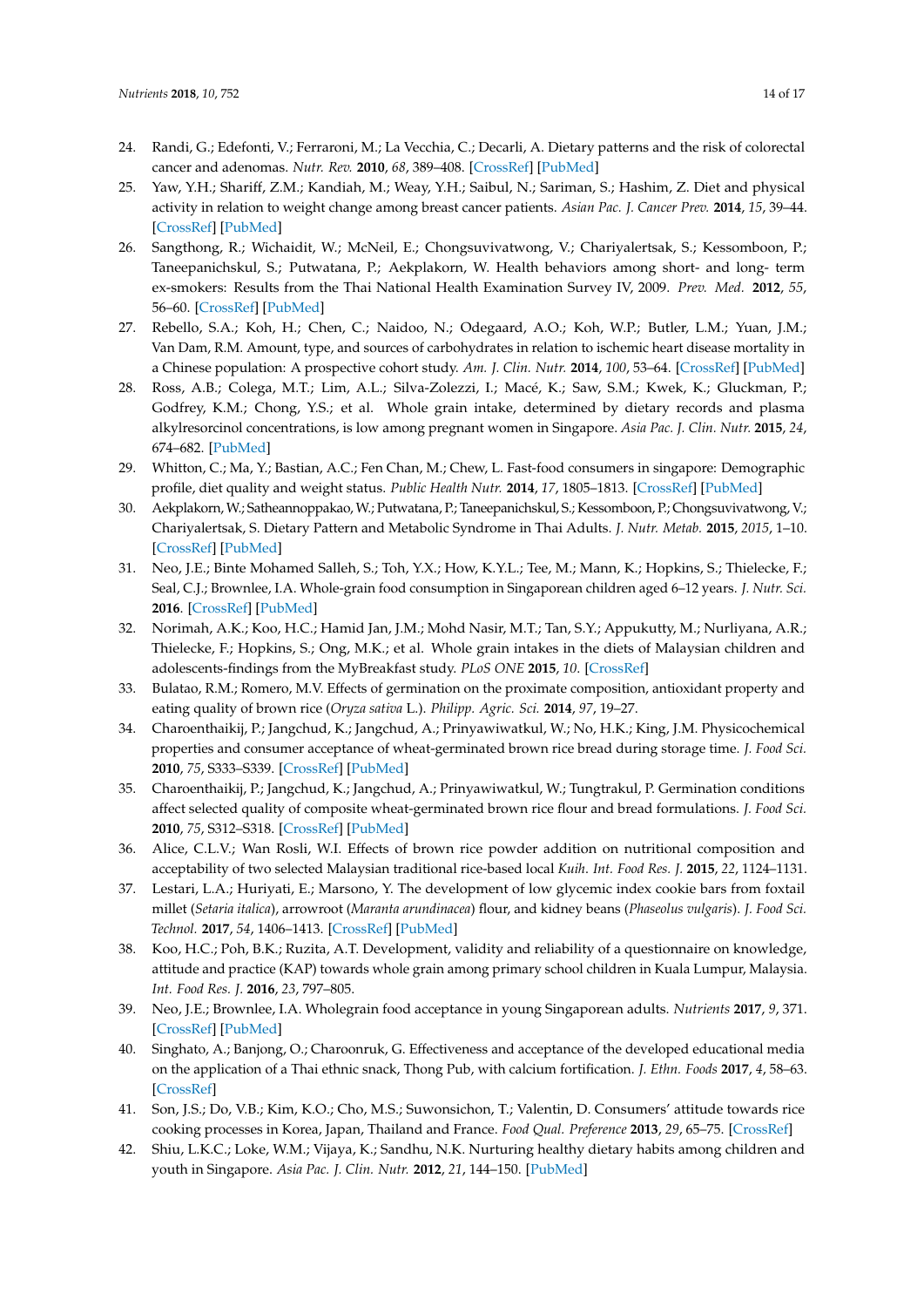- <span id="page-14-0"></span>43. Mohd Yusof, B.N.; Abd Talib, R.; Karim, N.A.; Kamarudin, N.A.; Arshad, F. Glycaemic index of four commercially available breads in Malaysia. *Int. J. Food Sci. Nutr.* **2009**, *60*, 487–496. [\[CrossRef\]](http://dx.doi.org/10.1080/09637480701804268) [\[PubMed\]](http://www.ncbi.nlm.nih.gov/pubmed/18785052)
- 44. Panlasigui, L.N.; Thompson, L.U. Blood glucose lowering effects of brown rice in normal and diabetic subjects. *Int. J. Food Sci. Nutr.* **2006**, *57*, 151–158. [\[CrossRef\]](http://dx.doi.org/10.1080/09637480500410879) [\[PubMed\]](http://www.ncbi.nlm.nih.gov/pubmed/17127465)
- 45. Se, C.H.; Chuah, K.A.; Mishra, A.; Wickneswari, R.; Karupaiah, T. Evaluating crossbred red rice variants for postprandial glucometabolic responses: A comparison with commercial varieties. *Nutrients* **2016**, *8*, 308. [\[CrossRef\]](http://dx.doi.org/10.3390/nu8050308) [\[PubMed\]](http://www.ncbi.nlm.nih.gov/pubmed/27213446)
- <span id="page-14-1"></span>46. Trinidad, T.P.; Mallillin, A.C.; Sagum, R.S.; Felix, A.D.R.; Tuaño, A.P.P.; Juliano, B.O. Relative effect of apparent amylose content on the glycemic index of milled and brown rice. *Philipp. Agric. Sci.* **2014**, *97*, 405–408.
- <span id="page-14-8"></span><span id="page-14-7"></span><span id="page-14-2"></span>47. Golloso-Gubat, M.J.; Magtibay, E.V.J.; Nacis, J.S.; Udarbe, M.A.; Santos, N.L.C.; Timoteo, V.J.A. Postprandial satiety responses and ghrelin levels with consumption of white rice and brown rice in selected Filipino adults. *Philipp. J. Sci.* **2016**, *145*, 405–412.
- <span id="page-14-9"></span><span id="page-14-3"></span>48. Trinidad, T.P.; Kurilich, A.C.; Mallillin, A.C.; Walcyzk, T.; Sagum, R.S.; Singh, N.N.; Harjani, Y.; De Leon, M.P.; Capanzana, M.V.; Fletcher, J. Iron absorption from NaFeEDTA-fortified oat beverages with or without added vitamin C. *Int. J. Food Sci. Nutr.* **2014**, *65*, 124–128. [\[CrossRef\]](http://dx.doi.org/10.3109/09637486.2013.836739) [\[PubMed\]](http://www.ncbi.nlm.nih.gov/pubmed/24059906)
- <span id="page-14-11"></span><span id="page-14-10"></span><span id="page-14-4"></span>49. Trinidad, T.P.; Mallillin, A.C.; Sagum, R.S.; Briones, D.P.; Encabo, R.R.; Juliano, B.O. Iron absorption from brown rice/brown rice-based meal and milled rice/milled rice-based meal. *Int. J. Food Sci. Nutr.* **2009**, *60*, 688–693. [\[CrossRef\]](http://dx.doi.org/10.3109/09637480701830404) [\[PubMed\]](http://www.ncbi.nlm.nih.gov/pubmed/19919516)
- <span id="page-14-12"></span><span id="page-14-5"></span>50. Thongoun, P.; Pavadhgul, P.; Bumrungpert, A.; Satitvipawee, P.; Harjani, Y.; Kurilich, A. Effect of oat consumption on lipid profiles in hypercholesterolemic adults. *J. Med. Assoc. Thail.* **2013**, *96* (Suppl. 5), S25–S32.
- <span id="page-14-14"></span><span id="page-14-13"></span><span id="page-14-6"></span>51. Bui, T.N.; Le Hop, T.; Nguyen, D.H.; Tran, Q.B.; Nguyen, T.L.; Le, D.T.; Nguyen, D.V.A.; Vu, A.L.; Aoto, H.; Okuhara, Y.; et al. Pre-germinated brown rice reduced both blood glucose concentration and body weight in vietnamese women with impaired glucose tolerance. *J. Nutr. Sci. Vitaminol.* **2014**, *60*, 183–187. [\[CrossRef\]](http://dx.doi.org/10.3177/jnsv.60.183) [\[PubMed\]](http://www.ncbi.nlm.nih.gov/pubmed/25078374)
- 52. Kementerian Kesehatan (Indonesian Ministry of Health). *Pedoman Gizi Seimbang (Nutritional Guidelines Handbook)*; Kementerian Kesehatan (Indonesian Ministry of Health): Jakarta, Indonesia, 2014.
- 53. Ministry of Health Malaysia. *Malaysian Dietary Guidelines Key Message 4—Eat Adequate Amount of Rice, Other Cereal Products (Preferably Whole Grain) and Tubers*; Ministry of Health Malaysia: Putrajaya, Malaysia, 2010.
- <span id="page-14-15"></span>54. Republic of the Philippines Food and Nutrition Research Institute. *Pinggang Pinoy (Filipino Plate)*; Food and Nutrition Research Institute Department of Science and Technology: Metro Manila, The Philippines, 2016.
- 55. Health Promotion Board. My Healthy Plate. Available online: [https://www.healthhub.sg/programmes/55/](https://www.healthhub.sg/programmes/55/my-healthy-plate) [my-healthy-plate](https://www.healthhub.sg/programmes/55/my-healthy-plate) (accessed on 19 February 2018).
- 56. Health Promotion Board. Whole Grains—The Wise Choice! Available online: [https://www.healthhub.sg/](https://www.healthhub.sg/live-healthy/183/whole_grains_wise_choice) [live-healthy/183/whole\\_grains\\_wise\\_choice](https://www.healthhub.sg/live-healthy/183/whole_grains_wise_choice) (accessed on 19 February 2018).
- 57. Health Promotion Board. Food-Based Dietary Guidelines for Adults. Available online: [https://www.](https://www.healthhub.sg/live-healthy/15/dietary_guidelines_adults) [healthhub.sg/live-healthy/15/dietary\\_guidelines\\_adults](https://www.healthhub.sg/live-healthy/15/dietary_guidelines_adults) (accessed on 19 February 2018).
- 58. Health Promotion Board. *HealthHub Track*; Health Promotion Board: Singapore, 2018.
- 59. Nutrition Society of Malaysia. Dietary Guidelines. Available online: [http://nsm.nutritionmonthmalaysia.](http://nsm.nutritionmonthmalaysia.org.my/dietary-guidelines/) [org.my/dietary-guidelines/](http://nsm.nutritionmonthmalaysia.org.my/dietary-guidelines/) (accessed on 7 March 2018).
- 60. Nutrition Society of Malaysia. *Wonders of Whole Grains*; Nutrition Society of Malaysia: Selangor, Malaysia, 2012.
- 61. Nutrition Society of Malaysia. Eat Smart, Get Fit & Feel Great. An infographic Kit—Nutrition Month Malaysia. Available online: [http://nutritionmonthmalaysia.org.my/wp-content/uploads/2017/09/NMM%](http://nutritionmonthmalaysia.org.my/wp-content/uploads/2017/09/NMM%202016%20Info%20Graphic%20Book%20(Final).pdf) [202016%20Info%20Graphic%20Book%20\(Final\).pdf](http://nutritionmonthmalaysia.org.my/wp-content/uploads/2017/09/NMM%202016%20Info%20Graphic%20Book%20(Final).pdf) (accessed on 27 March 2018).
- 62. Nutrition Society of Malaysia. Eat Smart, Move More. *Recipe for Healthy Families. An Infographic Kit Volume 2—Nutrition Month Malaysia.* Available online: [http://nutritionmonthmalaysia.org.my/wp-content/](http://nutritionmonthmalaysia.org.my/wp-content/uploads/2017/09/NMM%202017%20Info%20Graphic%20Book%20(Final).pdf) [uploads/2017/09/NMM%202017%20Info%20Graphic%20Book%20\(Final\).pdf](http://nutritionmonthmalaysia.org.my/wp-content/uploads/2017/09/NMM%202017%20Info%20Graphic%20Book%20(Final).pdf) (accessed on 27 March 2018).
- 63. Nutrition Society of Malaysia. Your Only Choice: Eat Healthy, Be Active. An Infographic Kit—Nutrition Month Malaysia. Available online: [http://nutritionmonthmalaysia.org.my/wp-content/uploads/2018/04/](http://nutritionmonthmalaysia.org.my/wp-content/uploads/2018/04/NMM%202018%20Info%20Graphic%20Book%20(FINAL%20PRINT).pdf) [NMM%202018%20Info%20Graphic%20Book%20\(FINAL%20PRINT\).pdf](http://nutritionmonthmalaysia.org.my/wp-content/uploads/2018/04/NMM%202018%20Info%20Graphic%20Book%20(FINAL%20PRINT).pdf) (accessed on 27 March 2018).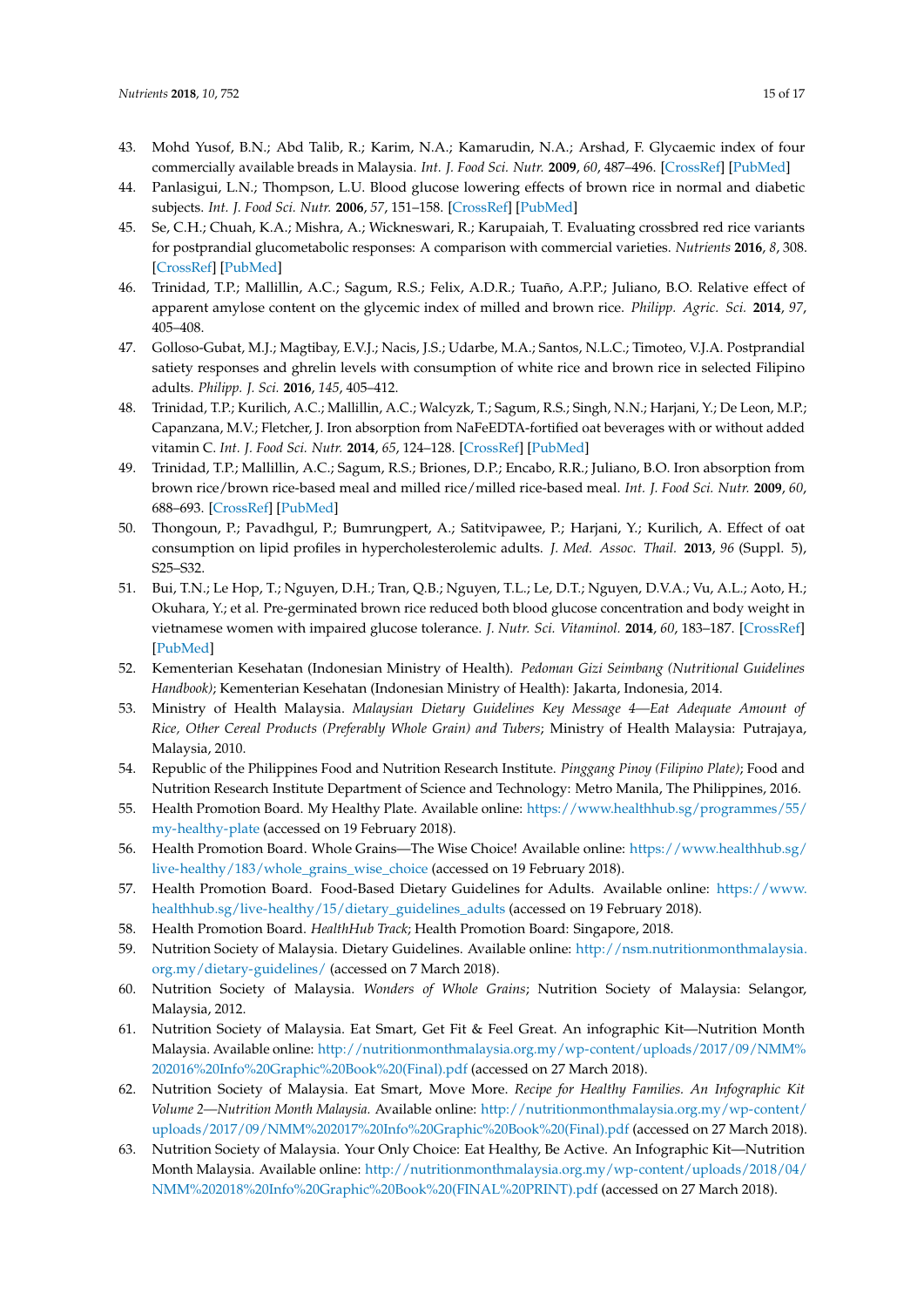- <span id="page-15-9"></span><span id="page-15-7"></span><span id="page-15-6"></span><span id="page-15-5"></span><span id="page-15-4"></span><span id="page-15-0"></span>64. Singapore Nutrition and Dietetic Association; Health Promotion Board. *Advocating Whole Grains Consumption as a Key Approach in Diabetes Prevention*; Singapore Nutrition and Dietetic Association; Health Promotion Board: Singapore, 2016.
- <span id="page-15-8"></span><span id="page-15-1"></span>65. Agri-Food and Veterinary Agency of Singapore. *Sale of Food Act (Chapter 283, Section 56(1)) Food Regulations*; Agri-Food and Veterinary Agency of Singapore: Singapore, 2017.
- <span id="page-15-2"></span>66. Agri-Food and Veterinary Agency of Singapore. *A Guide to Food Labelling and Advertisements*; Agri-Food and Veterinary Agency of Singapore: Singapore, 2017.
- <span id="page-15-12"></span><span id="page-15-3"></span>67. Ministry of Health Malaysia. *Online Public Engagement No 1/2018 Proposed Draft Amendment for Food Regulation 1985*; Ministry of Health Malaysia: Putrajaya, Malaysia, 2018.
- <span id="page-15-14"></span><span id="page-15-13"></span>68. Badan Pengawas Obat Dan Makanan Republik Indonesia (Republic of Indonesia's National Agency of Drug and Food Control). *Peraturan Kepala Badan Pengawas Obat Dan Makanan Nomor 21 (Regulation Number 21 of the Chief of the National Agency of Drug and Food Control)*; Badan Pengawas Obat Dan Makanan Republik Indonesia (Republic of Indonesia's National Agency of Drug and Food Control): Jakarta, Indonesia, 2016.
- 69. Badan Pengawas Obat Dan Makanan Republik Indonesia (Republic of Indonesia's National Agency of Drug and Food Control). *Peraturan Kepala Badan Pengawas Obat Dan Makanan Nomor 12 (Regulation Number 12 of the Chief of the National Agency of Drug and Food Control Number 12)*; Badan Pengawas Obat Dan Makanan Republik Indonesia (Republic of Indonesia's National Agency of Drug and Food Control): Jakarta, Indonesia, 2016.
- 70. Badan Pengawas Obat Dan Makanan Republik Indonesia (Republic of Indonesia's National Agency of Drug and Food Control). *Peraturan Kepala Badan Pengawas Obat Dan Makanan Nomor 13 (Regulation Number 13 of the Chief of the National Agency of Drug and Food Control Number 12)*; Badan Pengawas Obat Dan Makanan Republik Indonesia (Republic of Indonesia's National Agency of Drug and Food Control): Jakarta, Indonesia, 2016.
- 71. Health Promotion Board. *Healthier Choice Symbol Nutrient Guidelines*; Health Promotion Board: Singapore, 2018.
- <span id="page-15-10"></span>72. National Bureau of Agricultural Commodity and Food Standards of Thailand. Database of Food Consumption of Thai People. Available online: <http://consumption.acfs.go.th/index.php> (accessed on 27 May 2018).
- <span id="page-15-11"></span>73. Republic of the Philippines Food and Nutrition Research Institute. *8th National Nutrition Survey*; Republic of the Philippines Food and Nutrition Research Institute: Metro Manila, The Philippines, 2013.
- <span id="page-15-24"></span>74. Health Promotion Board. *National Nutrition Survey*; Health Promotion Board: Singapore, 2010.
- 75. US Department of Health (Human Services). *Dietary Guidelines for Americans 2015–2020*; Skyhorse Publishing Inc.: New York, NY, USA, 2017.
- <span id="page-15-15"></span>76. Wailes, E.J.; Chavez, E.C. *ASEAN and the Global Rice Situation and Outlook*; Asian Development Bank: Metro Manila, The Philippines, 2012.
- <span id="page-15-16"></span>77. Greve, C.; Neess, R.I. *The Evolution of the Whole Grain Partnership in Denmark*; Copenhagen Business School and the Danish Whole Grain Partnership: Copenhagen, Denmark, 2014.
- <span id="page-15-17"></span>78. Thies, F.; Masson, L.F.; Boffetta, P.; Kris-Etherton, P. Oats and CVD risk markers: A systematic literature review. *Br. J. Nutr.* **2014**, *112*, S19–S30. [\[CrossRef\]](http://dx.doi.org/10.1017/S0007114514002281) [\[PubMed\]](http://www.ncbi.nlm.nih.gov/pubmed/25267241)
- <span id="page-15-18"></span>79. Louie, J.C.Y.; Jones, M.; Barclay, A.W.; Brand-Miller, J.C. Dietary glycaemic index and glycaemic load among Australian adults-results from the 2011–2012 Australian Health Survey. *Sci. Rep.* **2017**, *7*. [\[CrossRef\]](http://dx.doi.org/10.1038/srep43882) [\[PubMed\]](http://www.ncbi.nlm.nih.gov/pubmed/28262812)
- <span id="page-15-19"></span>80. Atkinson, F.S.; Foster-Powell, K.; Brand-Miller, J.C. International tables of glycemic index and glycemic load values: 2008. *Diabetes Care* **2008**, *31*, 2281–2283. [\[CrossRef\]](http://dx.doi.org/10.2337/dc08-1239) [\[PubMed\]](http://www.ncbi.nlm.nih.gov/pubmed/18835944)
- <span id="page-15-20"></span>81. Kaur, B.; Ranawana, V.; Henry, J. The Glycemic Index of Rice and Rice Products: A Review, and Table of GI Values. *Crit. Rev. Food Sci. Nutr.* **2016**, *56*, 215–236. [\[CrossRef\]](http://dx.doi.org/10.1080/10408398.2012.717976) [\[PubMed\]](http://www.ncbi.nlm.nih.gov/pubmed/25590950)
- <span id="page-15-21"></span>82. Ranawana, D.V.; Henry, C.J.K.; Lightowler, H.J.; Wang, D. Glycaemic index of some commercially available rice and rice products in Great Britain. *Int. J. Food Sci. Nutr.* **2009**, *60*, 99–110. [\[CrossRef\]](http://dx.doi.org/10.1080/09637480802516191) [\[PubMed\]](http://www.ncbi.nlm.nih.gov/pubmed/19169946)
- <span id="page-15-22"></span>83. Hu, P.; Zhao, H.; Duan, Z.; Linlin, Z.; Wu, D. Starch digestibility and the estimated glycemic score of different types of rice differing in amylose contents. *J. Cereal Sci.* **2004**, *40*, 231–237. [\[CrossRef\]](http://dx.doi.org/10.1016/j.jcs.2004.06.001)
- <span id="page-15-23"></span>84. Food and Agricultural Organization of the United Nations. Food-Based Dietary Guidelines—Thailand. Available online: [http://www.fao.org/nutrition/education/food-based-dietary-guidelines/regions/](http://www.fao.org/nutrition/education/food-based-dietary-guidelines/regions/countries/thailand/en/) [countries/thailand/en/](http://www.fao.org/nutrition/education/food-based-dietary-guidelines/regions/countries/thailand/en/) (accessed on 27 May 2018).